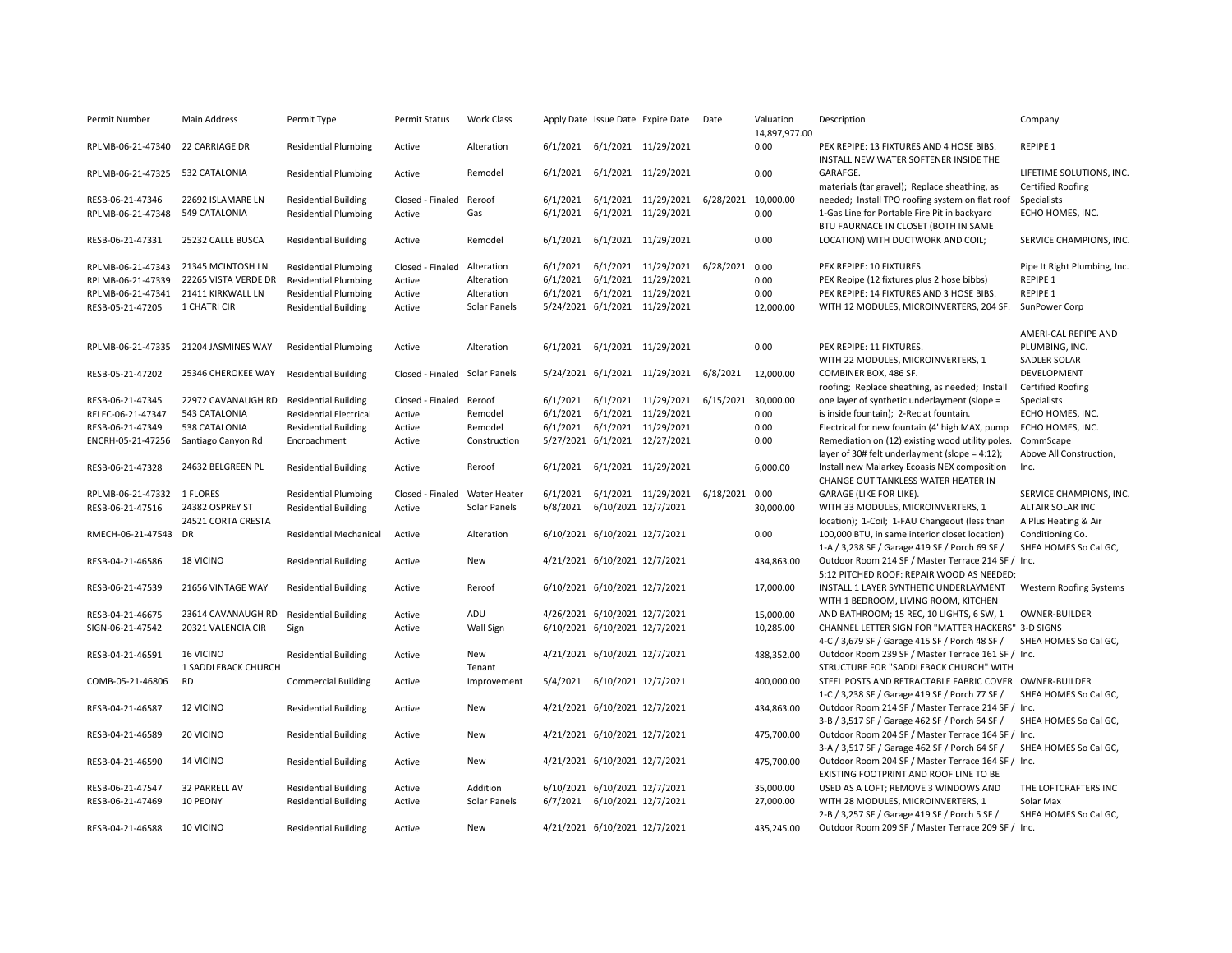| RMECH-06-21-47382<br>RESB-05-21-47207<br>RESB-06-21-47534<br>RESB-05-21-47104<br>RESB-05-21-47206<br>RELEC-06-21-47572<br>RMECH-06-21-47580<br>RMECH-06-21-47578<br>RESB-05-21-47288 | 24675 WOODHILL LN<br>23852 CANDOR LN<br>25082 RADA AV<br>60 VIAGGIO LN<br>1081 VIEJO HILLS<br>26182 OWL CT<br>21691 NEWVALE DR<br>8 ALAMITOS<br>1167 VIEJO HILLS | <b>Residential Mechanical</b><br><b>Residential Building</b><br><b>Residential Building</b><br><b>Residential Building</b><br><b>Residential Building</b><br><b>Residential Electrical</b><br><b>Residential Mechanical</b><br><b>Residential Mechanical</b><br><b>Residential Building</b> | Active<br>Active<br>Active<br>Active<br>Closed - Finaled Solar Panels<br>Active<br>Active<br>Active<br>Active | Air Conditioner<br>Solar Panels<br>Solar Panels<br>Addition<br>Alteration<br>Air Conditioner<br>Air Conditioner<br>Solar Panels | 6/3/2021 6/11/2021 12/8/2021<br>5/20/2021 6/11/2021 12/8/2021<br>5/24/2021 6/11/2021 12/8/2021<br>6/11/2021 6/11/2021 12/8/2021<br>6/11/2021 6/11/2021 12/8/2021 | 5/24/2021 6/11/2021 12/8/2021<br>6/10/2021 6/11/2021 12/8/2021<br>6/11/2021 6/11/2021 12/8/2021<br>5/27/2021 6/11/2021 12/8/2021 |                                               | 6/29/2021 31,000.00 | 0.00<br>8,000.00<br>25,025.00<br>25,000.00<br>0.00<br>0.00<br>0.00<br>8,000.00 | BTU FURNACE IN GARAGE (BOTH SAME<br>LOCATION), 1 COIL.<br>WITH 12 MODULES, 1 INVERTER, 236 SF.<br>SYSTEM WITH 35 MODULES, 1 INVERTER, 675<br>windows and raise headers, remove handrail,<br>WITH 1 POWERWALL+INVERTER (13.5 KWH ESS TESLA<br>LOCATION).<br>C/O 5T A/C IN SIDE YARD (SAME LOCATION), 1<br>COIL.<br>HANDLERS IN ATTIC (ALL SAME LOCATION), 2<br>WITH 12 MODULES, 1 INVERTER, 236 SF. | DYNAMIC AIR SERVICES,<br>INC.<br><b>TESLA</b><br><b>VIVINT SOLAR</b><br>OWNER-BUILDER<br><b>Current Electric</b><br>DYNAMIC AIR SERVICES,<br>INC.<br>TACTICAL AIR, INC.<br><b>TESLA</b> |
|--------------------------------------------------------------------------------------------------------------------------------------------------------------------------------------|------------------------------------------------------------------------------------------------------------------------------------------------------------------|---------------------------------------------------------------------------------------------------------------------------------------------------------------------------------------------------------------------------------------------------------------------------------------------|---------------------------------------------------------------------------------------------------------------|---------------------------------------------------------------------------------------------------------------------------------|------------------------------------------------------------------------------------------------------------------------------------------------------------------|----------------------------------------------------------------------------------------------------------------------------------|-----------------------------------------------|---------------------|--------------------------------------------------------------------------------|----------------------------------------------------------------------------------------------------------------------------------------------------------------------------------------------------------------------------------------------------------------------------------------------------------------------------------------------------------------------------------------------------|-----------------------------------------------------------------------------------------------------------------------------------------------------------------------------------------|
| COMB-04-21-46712<br>RESB-06-21-47471                                                                                                                                                 | 22461 CHERRY AV<br>22082 RICHFORD DR                                                                                                                             | <b>Commercial Building</b><br><b>Residential Building</b>                                                                                                                                                                                                                                   | Active<br>Active                                                                                              | Patio Cover<br>Solar Panels                                                                                                     |                                                                                                                                                                  | 4/27/2021 6/11/2021 12/8/2021<br>6/7/2021 6/11/2021 12/8/2021                                                                    |                                               |                     | 57,764.00<br>32,000.00                                                         | (CITY PROJECT) Installation of a New<br>Freestanding Steel Shade Structure / Picnic<br>Shelter (34' hexagonal, approx. 650 SF, with 6<br>posts and solid roof) in "Darrin Park".<br>WITH 48 MODULES, 2 INVERTERS, 944 SF.                                                                                                                                                                          | <b>HORIZONS</b><br><b>CONSTRUCTION</b><br>COMPANY<br>INTERNATIONAL, INC.<br><b>TESLA</b>                                                                                                |
| RMECH-06-21-47581                                                                                                                                                                    | 25592 DARTMOUTH CIR Residential Mechanical                                                                                                                       |                                                                                                                                                                                                                                                                                             | Active                                                                                                        | Alteration                                                                                                                      | 6/11/2021 6/11/2021 12/8/2021                                                                                                                                    |                                                                                                                                  |                                               |                     | 0.00                                                                           | C/O 6 DUCTS IN ATTIC.<br>location); 1-Coil; 1-FAU Changeout (100,000                                                                                                                                                                                                                                                                                                                               | SERVICE CHAMPIONS, INC.<br>Homeplus General                                                                                                                                             |
| RMECH-06-21-47609                                                                                                                                                                    | 21522 SITIO VERANO<br>360, 362, 364, 366                                                                                                                         | <b>Residential Mechanical</b>                                                                                                                                                                                                                                                               | Closed - Finaled Alteration                                                                                   |                                                                                                                                 |                                                                                                                                                                  |                                                                                                                                  | 6/14/2021 6/14/2021 12/13/2021                | 6/23/2021 0.00      |                                                                                | BTU, in same garage location).<br>"Covera @ Serrano Summit 7,152 SF / Deck 232 LENNAR HOMES OF                                                                                                                                                                                                                                                                                                     | Contractor                                                                                                                                                                              |
| RESB-04-21-46379                                                                                                                                                                     | BELLVER bldg 23                                                                                                                                                  | <b>Residential Building</b>                                                                                                                                                                                                                                                                 | Active                                                                                                        | New                                                                                                                             |                                                                                                                                                                  |                                                                                                                                  | 4/12/2021 6/14/2021 12/13/2021                |                     | 954,739.00                                                                     | SF / Patio 80 SF / Utility 31 SF / Garage 1,827 SF CALIFORNIA, INC.<br>CHANGE OUT 2T AC IN SIDE YARD (SAME                                                                                                                                                                                                                                                                                         | <b>Complete Comfort Heating</b>                                                                                                                                                         |
| RMECH-06-21-47613 137 CHAUMONT                                                                                                                                                       | 361, 363, 365, 367                                                                                                                                               | <b>Residential Mechanical</b>                                                                                                                                                                                                                                                               | Active                                                                                                        | Air Conditioner                                                                                                                 |                                                                                                                                                                  |                                                                                                                                  | 6/14/2021 6/14/2021 12/13/2021                |                     | 0.00                                                                           | LOCATION) WITH COIL.<br>"Covera @ Serrano Summit 7,152 SF/ACC /                                                                                                                                                                                                                                                                                                                                    | and Air<br>LENNAR HOMES OF                                                                                                                                                              |
| RESB-04-21-46378                                                                                                                                                                     | BELLVER bldg 21                                                                                                                                                  | <b>Residential Building</b>                                                                                                                                                                                                                                                                 | Active                                                                                                        | New                                                                                                                             |                                                                                                                                                                  |                                                                                                                                  | 4/12/2021 6/14/2021 12/13/2021                |                     | 954,739.00                                                                     | Deck 232 SF / Patio 80 SF / Utility 31 SF / Garage CALIFORNIA, INC.<br>CHANGE OUT 2.5T HEAT PUMP INS IDE YARD                                                                                                                                                                                                                                                                                      |                                                                                                                                                                                         |
| RMECH-06-21-47612 26 SANTA BARBARA                                                                                                                                                   | 25885 TRABUCO APT                                                                                                                                                | <b>Residential Mechanical</b>                                                                                                                                                                                                                                                               | Active                                                                                                        | Air Conditioner                                                                                                                 |                                                                                                                                                                  |                                                                                                                                  | 6/14/2021 6/14/2021 12/13/2021                |                     | 0.00                                                                           | (ORG. LOCATION).<br>BTU FURNACE IN CLOSET (BOTH IN SAME                                                                                                                                                                                                                                                                                                                                            | <b>JUST RIGHT SERVICES</b><br><b>Complete Comfort Heating</b>                                                                                                                           |
| RMECH-06-21-47614 248                                                                                                                                                                |                                                                                                                                                                  | <b>Residential Mechanical</b>                                                                                                                                                                                                                                                               | Active                                                                                                        | Air Conditioner                                                                                                                 |                                                                                                                                                                  |                                                                                                                                  | 6/14/2021 6/14/2021 12/13/2021                |                     | 0.00                                                                           | LOCATION) WITH COIL.                                                                                                                                                                                                                                                                                                                                                                               | and Air                                                                                                                                                                                 |
| RPLMB-06-21-47601                                                                                                                                                                    | 22462 FOREST HILL                                                                                                                                                | <b>Residential Plumbing</b>                                                                                                                                                                                                                                                                 | Closed - Finaled                                                                                              | Alteration                                                                                                                      |                                                                                                                                                                  |                                                                                                                                  | 6/14/2021 6/14/2021 12/13/2021 7/6/2021       |                     | 0.00                                                                           | PEX REPIPE: 11 FIXTURES AND 3 HOSE BIBS.                                                                                                                                                                                                                                                                                                                                                           | <b>REPIPE 1</b>                                                                                                                                                                         |
| RPLMB-06-21-47600                                                                                                                                                                    | 22225 ANTHONY                                                                                                                                                    | <b>Residential Plumbing</b>                                                                                                                                                                                                                                                                 | Closed - Finaled                                                                                              | Alteration                                                                                                                      |                                                                                                                                                                  |                                                                                                                                  | 6/14/2021 6/14/2021 12/13/2021                | 6/22/2021           | 0.00                                                                           | PEX REPIPE: 12 FIXTURES AND 2 HOSE BIBS.                                                                                                                                                                                                                                                                                                                                                           | SIMPEX REPIPE INC                                                                                                                                                                       |
| RESB-06-21-47606                                                                                                                                                                     | 22212 crane                                                                                                                                                      | <b>Residential Building</b>                                                                                                                                                                                                                                                                 | Active                                                                                                        | Reroof                                                                                                                          |                                                                                                                                                                  |                                                                                                                                  | 6/14/2021 6/14/2021 12/13/2021                |                     | 2,850.00                                                                       | AREA ONLY TO INCLUDE: REMOVE EXISTING                                                                                                                                                                                                                                                                                                                                                              | <b>VIVINT SOLAR</b>                                                                                                                                                                     |
|                                                                                                                                                                                      |                                                                                                                                                                  |                                                                                                                                                                                                                                                                                             |                                                                                                               |                                                                                                                                 |                                                                                                                                                                  |                                                                                                                                  |                                               |                     |                                                                                | 1-New AC (3 ton, to be located in side yard)                                                                                                                                                                                                                                                                                                                                                       | South County Air                                                                                                                                                                        |
|                                                                                                                                                                                      | RMECH-06-21-47611 24882 CAVANAUGH RD                                                                                                                             | <b>Residential Mechanical</b>                                                                                                                                                                                                                                                               | Closed - Finaled Air Conditioner                                                                              |                                                                                                                                 |                                                                                                                                                                  |                                                                                                                                  | 6/14/2021 6/14/2021 12/13/2021 6/25/2021 0.00 |                     |                                                                                | including new refrigerant lines; 1-Coil; New<br>electrical for AC unit.                                                                                                                                                                                                                                                                                                                            | Conditioning & Heating,<br>Inc.                                                                                                                                                         |
| RPLMB-06-21-47564                                                                                                                                                                    | 26356 MOUNTAIN<br><b>GROVE CIR</b>                                                                                                                               | <b>Residential Plumbing</b>                                                                                                                                                                                                                                                                 | Closed - Finaled Alteration                                                                                   |                                                                                                                                 |                                                                                                                                                                  |                                                                                                                                  | 6/11/2021 6/15/2021 12/13/2021 7/2/2021       |                     | 0.00                                                                           | PEX REPIPE: 13 FIXTURES.                                                                                                                                                                                                                                                                                                                                                                           | <b>GREAT PARK PLUMBING</b>                                                                                                                                                              |
|                                                                                                                                                                                      |                                                                                                                                                                  |                                                                                                                                                                                                                                                                                             |                                                                                                               |                                                                                                                                 |                                                                                                                                                                  |                                                                                                                                  |                                               |                     |                                                                                |                                                                                                                                                                                                                                                                                                                                                                                                    |                                                                                                                                                                                         |
| RPLMB-06-21-47557                                                                                                                                                                    | 22222 NEWBRIDGE WAY Residential Plumbing                                                                                                                         |                                                                                                                                                                                                                                                                                             | Closed - Finaled Alteration                                                                                   |                                                                                                                                 |                                                                                                                                                                  |                                                                                                                                  | 6/11/2021 6/15/2021 12/13/2021 6/23/2021 0.00 |                     |                                                                                | PEX REPIPE: 13 FIXTURES.                                                                                                                                                                                                                                                                                                                                                                           | <b>GREAT PARK PLUMBING</b>                                                                                                                                                              |
| RMECH-06-21-47635 22721 JUBILO PL                                                                                                                                                    |                                                                                                                                                                  | <b>Residential Mechanical</b>                                                                                                                                                                                                                                                               | Active                                                                                                        | Air Conditioner                                                                                                                 |                                                                                                                                                                  |                                                                                                                                  | 6/15/2021 6/15/2021 12/13/2021                |                     | 0.00                                                                           | FURNANCE IN GARAGE (BOTH SAME                                                                                                                                                                                                                                                                                                                                                                      | <b>LEWIS AIR</b>                                                                                                                                                                        |
|                                                                                                                                                                                      | RPLMB-06-21-47561 22295 NEWBRIDGE WAY Residential Plumbing                                                                                                       |                                                                                                                                                                                                                                                                                             | Closed - Finaled Alteration                                                                                   |                                                                                                                                 |                                                                                                                                                                  |                                                                                                                                  | 6/11/2021 6/15/2021 12/13/2021                | 6/29/2021 0.00      |                                                                                | PEX REPIPE: 13 FIXTURES.                                                                                                                                                                                                                                                                                                                                                                           | <b>GREAT PARK PLUMBING</b>                                                                                                                                                              |
|                                                                                                                                                                                      |                                                                                                                                                                  |                                                                                                                                                                                                                                                                                             |                                                                                                               |                                                                                                                                 |                                                                                                                                                                  |                                                                                                                                  |                                               |                     |                                                                                | location on 2nd story recessed patio above                                                                                                                                                                                                                                                                                                                                                         | 1st Choice Heating & Air                                                                                                                                                                |
|                                                                                                                                                                                      | RMECH-06-21-47644 22516 LAKE FOREST LN                                                                                                                           | <b>Residential Mechanical</b>                                                                                                                                                                                                                                                               | Active                                                                                                        | Air Conditioner                                                                                                                 |                                                                                                                                                                  |                                                                                                                                  | 6/15/2021 6/15/2021 12/13/2021                |                     | 0.00                                                                           | garage); 1-Coil.                                                                                                                                                                                                                                                                                                                                                                                   | Conditioning, Inc.                                                                                                                                                                      |
|                                                                                                                                                                                      | RPLMB-06-21-47562 22312 SUMMIT HILL DR Residential Plumbing                                                                                                      |                                                                                                                                                                                                                                                                                             | Closed - Finaled Alteration                                                                                   |                                                                                                                                 |                                                                                                                                                                  |                                                                                                                                  | 6/11/2021 6/15/2021 12/13/2021                | 6/30/2021 0.00      |                                                                                | PEX REPIPE: 13 FIXTURES.<br>REMODEL TO REMOVE A WALL BETWEEN                                                                                                                                                                                                                                                                                                                                       | <b>GREAT PARK PLUMBING</b><br><b>NEW IMAGE</b>                                                                                                                                          |
| RESB-06-21-47571                                                                                                                                                                     | 21502 COUNTRYSIDE DR Residential Building<br>26403 MOUNTAIN                                                                                                      |                                                                                                                                                                                                                                                                                             | Active                                                                                                        | Addition                                                                                                                        |                                                                                                                                                                  |                                                                                                                                  | 6/11/2021 6/15/2021 12/13/2021                |                     | 45,000.00                                                                      | KITCH. AND FAM. ROOM AND CONSTRUCTION                                                                                                                                                                                                                                                                                                                                                              | CONSTRUCTION                                                                                                                                                                            |
| RPLMB-06-21-47559                                                                                                                                                                    | <b>GROVE CIR</b>                                                                                                                                                 | <b>Residential Plumbing</b>                                                                                                                                                                                                                                                                 | Closed - Finaled Alteration                                                                                   |                                                                                                                                 |                                                                                                                                                                  |                                                                                                                                  | 6/11/2021 6/15/2021 12/13/2021 6/25/2021 0.00 |                     |                                                                                | PEX REPIPE: 13 FIXTURES.                                                                                                                                                                                                                                                                                                                                                                           | <b>GREAT PARK PLUMBING</b>                                                                                                                                                              |
| RESB-06-21-47545                                                                                                                                                                     | LN                                                                                                                                                               | <b>Residential Building</b>                                                                                                                                                                                                                                                                 | Active                                                                                                        | Solar Panels                                                                                                                    |                                                                                                                                                                  |                                                                                                                                  | 6/10/2021 6/15/2021 12/13/2021                |                     | 39.000.00                                                                      | WITH 16 MODULES, MICROINVERTERS, 27 KWH SEMPER SOLARIS                                                                                                                                                                                                                                                                                                                                             |                                                                                                                                                                                         |
|                                                                                                                                                                                      |                                                                                                                                                                  |                                                                                                                                                                                                                                                                                             |                                                                                                               |                                                                                                                                 |                                                                                                                                                                  |                                                                                                                                  |                                               |                     |                                                                                |                                                                                                                                                                                                                                                                                                                                                                                                    |                                                                                                                                                                                         |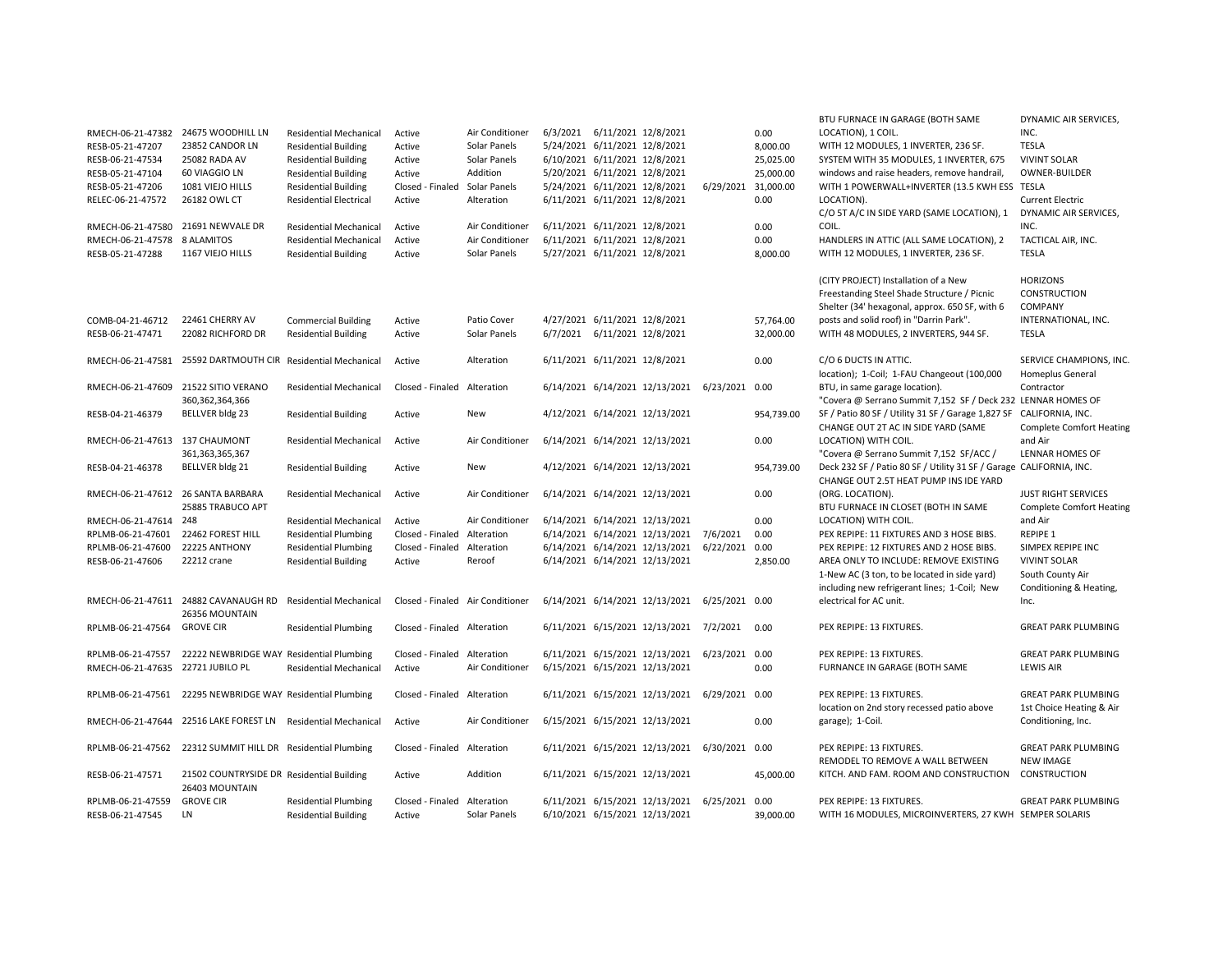| RPLMB-06-21-47558                      | 22051 NEWBRIDGE WAY Residential Plumbing                        |                               | Closed - Finaled Alteration                     | Non-Structural        |                               | 6/11/2021 6/15/2021 12/13/2021 6/24/2021 0.00      |                                  |           | PEX REPIPE: 13 FIXTURES.<br>Away Signs, New Striping, New Truncated                                                         | <b>GREAT PARK PLUMBING</b>                                                             |
|----------------------------------------|-----------------------------------------------------------------|-------------------------------|-------------------------------------------------|-----------------------|-------------------------------|----------------------------------------------------|----------------------------------|-----------|-----------------------------------------------------------------------------------------------------------------------------|----------------------------------------------------------------------------------------|
| COMB-05-21-47020                       | 22741 LAMBERT ST                                                | <b>Commercial Building</b>    | Closed - Finaled Alterations                    |                       |                               | 5/17/2021 6/15/2021 12/13/2021 6/25/2021 30.000.00 |                                  |           | Domes, New \$250 Fine Sign; Removal of built-                                                                               | J B BOSTICK COMPANY INC                                                                |
| RPLMB-06-21-47556<br>RELEC-06-21-47630 | 22059 NEWBRIDGE WAY Residential Plumbing<br>25132 VISTA SERRANO | <b>Residential Electrical</b> | Closed - Finaled Alteration<br>Closed - Finaled | Alteration            | 6/11/2021 6/15/2021 12/8/2021 | 6/15/2021 6/15/2021 12/13/2021                     | 6/22/2021 0.00<br>6/28/2021 0.00 |           | PEX REPIPE: 13 FIXTURES.<br>1-Panel Upgrade to 200 amps.                                                                    | <b>GREAT PARK PLUMBING</b><br><b>Electric Medics</b>                                   |
| RPLMB-06-21-47632 22086 NEWBRIDGE      |                                                                 | <b>Residential Plumbing</b>   | Active                                          | Alteration            |                               | 6/15/2021 6/15/2021 12/13/2021                     |                                  | 0.00      | PEX REPIPE: 13 FIXTURES.                                                                                                    | <b>GREAT PARK PLUMBING</b>                                                             |
|                                        | RMECH-06-21-47636 21621 AUDUBON WAY                             | <b>Residential Mechanical</b> | Active                                          | Air Conditioner       |                               | 6/15/2021 6/15/2021 12/13/2021                     |                                  | 0.00      | FURNANCE IN INTERIOR CLOSET (BOTH SAME<br>LOCATION); 1 COIL, 8 DUCTS.<br>SINK; 1 HOOD; 1 OVEN; 1 FRIDGE; 1 REC; 8           | APEX HEATING AND AIR<br>CONDITIONING                                                   |
| RESB-06-21-47645                       | <b>11 BONITA VISTA</b>                                          | <b>Residential Building</b>   | Active                                          | Remodel               |                               | 6/15/2021 6/15/2021 12/13/2021                     |                                  | 0.00      | LIGHTS; 1 SW; COUNTER TOPS. CONSTRUCT 1<br>NEW KITCHEN ISLAND AND 1 (N) REC IN THE<br>GARAGE (SAME LOCATION), AND REPLACE 1 | MILLER & SONS<br><b>CONSTRUCTION GROUP</b>                                             |
| RESB-06-21-47634                       | 25932 GLENHURST                                                 | <b>Residential Building</b>   | Active                                          | Remodel               |                               | 6/15/2021 6/15/2021 12/13/2021                     |                                  | 0.00      | REC.<br>WITH 15 MODULES, MICROINVERTERS, 1 LOAD SUNPOWER                                                                    | SERVICE CHAMPIONS, INC.                                                                |
| RESB-06-21-47570                       | 16 Vicino                                                       | <b>Residential Building</b>   | Active                                          | Solar Panels          |                               | 6/11/2021 6/15/2021 12/13/2021                     |                                  | 15,000.00 | CENTER, 268 SF.                                                                                                             | CORPORATION                                                                            |
| RPLMB-06-21-47560                      | 22182 SUMMIT HILL DR                                            | <b>Residential Plumbing</b>   | Closed - Finaled                                | Alteration            |                               | 6/11/2021 6/15/2021 12/13/2021 6/28/2021           |                                  | 0.00      | PEX REPIPE: 13 FIXTURES.<br>SLOPED ROOF; REPAIR WOOD AS NEEDED;                                                             | <b>GREAT PARK PLUMBING</b>                                                             |
| RESB-06-21-47651                       | 22891 ROEBUCK ST                                                | <b>Residential Building</b>   | Active                                          | Reroof                |                               | 6/15/2021 6/15/2021 12/13/2021                     |                                  | 9,800.00  | INSTALL 1 LAYER SYNTHETIC UNDERLAYMENT;                                                                                     | Orange County Roofing                                                                  |
| RPLMB-06-21-47563                      | 22031 NEWBRIDGE WAY Residential Plumbing                        |                               | Active                                          | Alteration            |                               | 6/11/2021 6/15/2021 12/13/2021                     |                                  | 0.00      | PEX REPIPE: 13 FIXTURES.                                                                                                    | <b>GREAT PARK PLUMBING</b>                                                             |
| CELEC-06-21-47658                      | 25151 ARCTIC OCEAN<br>DR                                        | <b>Commercial Electrical</b>  | Active                                          | Meter                 |                               | 6/16/2021 6/16/2021 12/13/2021                     |                                  | 0.00      | TEMP POWER POLE FOR SCOUT TRAILER (100A). CONTRACTORS INC                                                                   | LIN R ROGERS ELECTRICAL                                                                |
|                                        |                                                                 |                               |                                                 |                       |                               |                                                    |                                  |           | CONSTRUCTION OF 49 SF STANDARD SPA WITH                                                                                     |                                                                                        |
| POOL-06-21-47670                       | <b>608 CARDONA</b>                                              | Combination Pool/Spa          | Active                                          | Residential           |                               | 6/16/2021 6/16/2021 12/13/2021                     |                                  | 40,000.00 | EQUIPMENT.                                                                                                                  | <b>GDM LANDSCAPE INC</b>                                                               |
| RMECH-06-21-47669 22794 SAIL WIND      |                                                                 | <b>Residential Mechanical</b> | Active                                          | Furnace Change<br>Out |                               | 6/16/2021 6/16/2021 12/13/2021                     |                                  | 0.00      | C/O 80K BTU FURNACE IN ATTICE (SAME<br>LOCATION, LIKE FOR LIKE).                                                            | ENVIRONMENTAL<br><b>ASSESSMENT SERVICES &amp;</b><br><b>EDUCATION OF</b><br>CALIFORNIA |
|                                        |                                                                 |                               |                                                 |                       |                               |                                                    |                                  |           | C/O 5T A/C IN BACKYARD AND 100K BTU<br>FURNACE IN ATTIC (BOTH SAME LOCATION, LIKE MIGHTY DUCTS HEATING                      |                                                                                        |
| RMECH-06-21-47583 24466 VIA SECRETO    | 21096 WHEATON                                                   | <b>Residential Mechanical</b> | Active                                          | Air Conditioner       |                               | 6/11/2021 6/16/2021 12/13/2021                     |                                  | 0.00      | FOR LIKE), 1 COIL, DISCONNECT.<br>FAURNACE IN GARAGE WITH COIL,                                                             | & COOLING INC                                                                          |
| RMECH-06-21-47668                      | TERRACE                                                         | <b>Residential Mechanical</b> | Active                                          | Air Conditioner       |                               | 6/16/2021 6/16/2021 12/13/2021                     |                                  | 0.00      | DISCONNECT, AND DUCTWORK.                                                                                                   | WHITE MECHANICAL, INC.                                                                 |
| RESB-06-21-47458                       | 25052 MAMMOTH CIR                                               | <b>Residential Building</b>   | Active                                          | Remodel               |                               | 6/7/2021 6/16/2021 12/13/2021                      |                                  | 0.00      | (SAME LOCATION) AND RELOCATE NEW AIR                                                                                        | AIR CONCEPTS                                                                           |
| RMECH-06-21-47573 25471 YOUNTVILLE     |                                                                 | <b>Residential Mechanical</b> | Active                                          | Air Conditioner       |                               | 6/11/2021 6/17/2021 12/14/2021                     |                                  | 0.00      | LOCATION), 1 COIL.<br>AND 54 SF STANDARD SPA WITH RELATED                                                                   | Platinum Repair, Inc.                                                                  |
| POOL-06-21-47696                       | 19671 HIGHRIDGE WAY                                             | <b>Combination Pool/Spa</b>   | Active                                          | Residential           |                               | 6/17/2021 6/17/2021 12/14/2021                     |                                  | 23,000.00 | EQUIPMENT (284 TOTAL SF).                                                                                                   | <b>BRIAN'S POOL PLASTERING</b>                                                         |
| RPLMB-06-21-47704                      | 21531 MORESBY WAY                                               | <b>Residential Plumbing</b>   | Closed - Finaled                                | Alteration            |                               | 6/17/2021 6/17/2021 12/14/2021 6/24/2021 0.00      |                                  |           | PEX REPIPE: 12 FIXTURES, 2 HOSE BIBS.<br>1-AC Changeout (4 ton, 15 SEER, in same side                                       | California Repipe Specialist                                                           |
|                                        | RMECH-06-21-47707 22922 CAVANAUGH RD Residential Mechanical     |                               | Active                                          | Air Conditioner       |                               | 6/17/2021 6/17/2021 12/14/2021                     |                                  | 0.00      | yard location) with Disconnect; 1-Coil (inside<br>closet).<br>HOUSE AND ACCESSORY BLDG; WOOD REPAIR                         | Alicia Air Conditioning &<br>Heating, Inc.<br>PERFORMANCE ROOFING                      |
| RESB-06-21-47702                       | 21731 MONTBURY DR                                               | <b>Residential Building</b>   | Active                                          | Reroof                |                               | 6/17/2021 6/17/2021 12/14/2021                     |                                  | 72,000.00 | AS NEEDED; INSTALL 1 LAYER OF 370                                                                                           | COMPANY                                                                                |
| RPLMB-06-21-47683                      | 21541 VIA SERPIENTE                                             | <b>Residential Plumbing</b>   | Active                                          | Water Heater          |                               | 6/17/2021 6/17/2021 12/14/2021                     |                                  | 0.00      | LOCATION).<br>the Tennis Courts, replace 16 existing light                                                                  | OWNER-BUILDER<br>THREE PHASE ELECTRIC,                                                 |
| CELEC-06-21-47701                      | 23701 LOS ALISOS BLVD Commercial Electrical                     |                               | Active                                          | Alteration            |                               | 6/17/2021 6/17/2021 12/14/2021                     |                                  | 0.00      | fixtures with new LED light fixtures on existing                                                                            | INC.                                                                                   |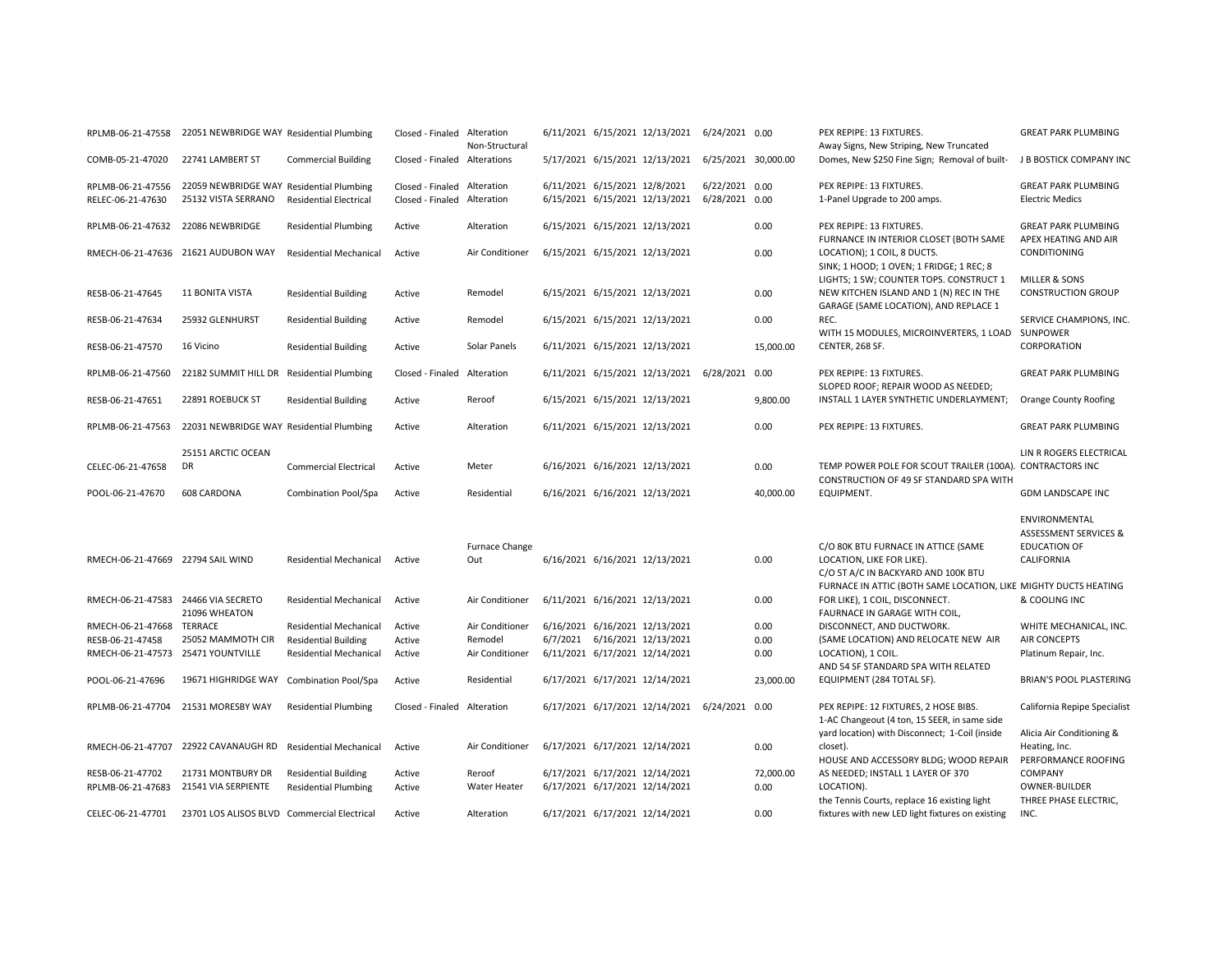|                                   |                                           |                               |                               |                   |          |                                                    |                     |           | SEERs, in same side yard locations) with                       |                              |
|-----------------------------------|-------------------------------------------|-------------------------------|-------------------------------|-------------------|----------|----------------------------------------------------|---------------------|-----------|----------------------------------------------------------------|------------------------------|
|                                   |                                           |                               |                               |                   |          |                                                    |                     |           | Disconnects; 2-Coils; 2-FAU Changeouts                         | Alicia Air Conditioning &    |
| RMECH-06-21-47706 19721 DORADO DR |                                           | <b>Residential Mechanical</b> | Active                        | Alteration        |          | 6/17/2021 6/17/2021 12/14/2021                     |                     | 0.00      | (60,000 BTU and 80,000 BTU, in same attic                      | Heating, Inc.                |
|                                   |                                           |                               |                               |                   |          |                                                    |                     |           |                                                                |                              |
| RPLMB-06-21-47703                 | 20981 BARCLAY AVE                         | <b>Residential Plumbing</b>   | Active                        | Alteration        |          | 6/17/2021 6/17/2021 12/14/2021                     |                     | 0.00      | PEX REPIPE: 12 FIXTURES, 2 HOSE BIBS.                          | California Repipe Specialist |
| RESB-06-21-47699                  | 25241 VISTA FUSCO                         | <b>Residential Building</b>   | Active                        | Reroof            |          | 6/17/2021 6/17/2021 12/14/2021                     |                     | 10,300.00 | SLOPED ROOF: REPAIR WOOD AS NEEDED;                            | Hoyt Roofs Inc               |
| RESB-06-21-47695                  | 23072 LOTUS LN                            | <b>Residential Building</b>   | Active                        | Reroof            |          | 6/17/2021 6/17/2021 12/14/2021                     |                     | 17,400.00 | SLOPED ROOF: REPAIR WOOD AS NEEDED;                            | Hoyt Roofs Inc               |
|                                   | 575 SERRANO SUMMIT                        |                               |                               |                   |          |                                                    |                     |           | EXTEND WATER LINE TO A NEW HOSE BIB;                           | MULLANEY                     |
| RPLMB-06-21-47700                 | DR                                        | <b>Residential Plumbing</b>   | Active                        | Alteration        |          | 6/17/2021 6/17/2021 12/14/2021                     |                     | 0.00      | EXTEND GAS LINE TO BBQ AND FIRE PIT.                           | CONSTRUCTION                 |
|                                   | 5482 HERITAGE OAK                         |                               |                               |                   |          |                                                    |                     |           | WITH EQUIPMENT; EXTEND GAS LINE FOR                            | AQUAGREEN                    |
| POOL-06-21-47692                  | <b>DRIVE</b>                              | Combination Pool/Spa          | Active                        | Residential       |          | 6/17/2021 6/17/2021 12/14/2021                     |                     | 63,000.00 | FUTURE FIRE PIT.                                               | LANDSCAPING INC              |
|                                   |                                           |                               |                               |                   |          |                                                    |                     |           | 200A MAIN SERVICE PANEL UPGRADE (SAME                          | PHASED RIGHT ELECTRIC        |
| RELEC-06-21-47724                 | 24742 VIA DEL RIO                         | <b>Residential Electrical</b> | Closed - Finaled Alteration   |                   |          | 6/18/2021 6/18/2021 12/15/2021 6/29/2021 0.00      |                     |           | LOCATION).                                                     | <b>INC</b>                   |
|                                   |                                           |                               |                               |                   |          |                                                    |                     |           |                                                                | Olson Superior Plumbing,     |
| RPLMB-06-21-47725                 | 21421 CALLE DE ORO                        | <b>Residential Plumbing</b>   | Active                        | Alteration        |          | 6/18/2021 6/18/2021 12/15/2021                     |                     | 0.00      | PEX REPIPE: 14 FIXTURES, 2 HOSE BIBS.                          | Inc.                         |
|                                   |                                           |                               |                               | Patio Cover (Over |          |                                                    |                     |           | Alumawood Lattice Patio Cover (557 SF total) -                 |                              |
| RESB-06-21-47722                  | 5542 HERITAGE OAK DR                      | <b>Residential Building</b>   | Active                        | 200 sq. ft.)      |          | 6/18/2021 6/18/2021 12/15/2021                     |                     | 10,000.00 | ICC ESR #1398.                                                 | Rooms N' Covers, Etc.        |
|                                   | 28581 CHIMNEY ROCK                        |                               |                               | Patio Cover (Over |          |                                                    |                     |           | Alumawood Solid-Roof Patio Cover (221 SF, 17' x                |                              |
| RESB-06-21-47723                  | <b>CIR</b>                                | <b>Residential Building</b>   | Active                        | 200 sq. ft.)      |          | 6/18/2021 6/18/2021 12/15/2021                     |                     | 5,000.00  | 13', IAPMO ES #195); 1-Fan 4-Lights 2-Rec.                     | Rooms N' Covers, Etc.        |
|                                   | 25902 TOWNE CENTER                        |                               |                               |                   |          |                                                    |                     |           | INSTALL 1 NON-ILLUMINATED WALL SIGN FOR                        |                              |
| SIGN-06-21-47721                  | DR N.                                     | Sign                          | Active                        | Wall Sign         |          | 6/18/2021 6/18/2021 12/15/2021                     |                     | 11,000.00 | "PROTAB INNOVA". (100.33 SF).                                  | <b>INSIGNIA RISING</b>       |
|                                   |                                           |                               |                               |                   |          |                                                    |                     |           | FURNACE IN ATTIC (BOTH SAME LOCATION); 1                       |                              |
| RMECH-06-21-47717                 | 19161 JASPER HILL RD                      | <b>Residential Mechanical</b> | Active                        | Air Conditioner   |          | 6/18/2021 6/18/2021 12/15/2021                     |                     | 0.00      | COIL.                                                          | SERVICE CHAMPIONS, INC.      |
| RESB-06-21-47550                  | 25461 SHAWNEE DR                          | <b>Residential Building</b>   | Active                        | Solar Panels      |          | 6/10/2021 6/18/2021 12/15/2021                     |                     | 15,000.00 | SYSTEM WITH 29 MODULES, 1 INVERTER WITH                        | <b>NRG Clean Power</b>       |
| COMB-11-20-43196                  | 26001 3/4 DIMENSION                       | <b>Commercial Building</b>    | Active                        | Cell Site         | 0        | 6/18/2021 12/15/2021                               |                     | 20,000.00 | FACILITY ON A WATER TANK FOR "T-MOBILE"                        | <b>AMATEL INC</b>            |
|                                   |                                           |                               |                               |                   |          |                                                    |                     |           |                                                                |                              |
|                                   |                                           |                               |                               |                   |          |                                                    |                     |           |                                                                | AMERI-CAL REPIPE AND         |
| RPLMB-06-21-47719                 | 20041 SHAMROCK GLEN Residential Plumbing  |                               | Closed - Finaled Alteration   |                   |          | 6/18/2021 6/18/2021 12/15/2021 6/24/2021 0.00      |                     |           | PEX REPIPE: 12 FIXTURES.                                       | PLUMBING, INC.               |
|                                   |                                           |                               |                               |                   |          |                                                    |                     |           | C/O 5T A/C IN BACK YARD AND 80K BTU                            | <b>NEXGEN AIR</b>            |
|                                   |                                           |                               |                               |                   |          |                                                    |                     |           | FURNACE IN GARAGE (BOTH SAME LOCATION);                        | <b>CONDITIONING AND</b>      |
| RMECH-06-21-47718                 | 25805 SOUTHBROOK                          | <b>Residential Mechanical</b> | Active                        | Air Conditioner   |          | 6/18/2021 6/18/2021 12/15/2021                     |                     | 0.00      | 1 COIL, DUCTWORK (8).                                          | <b>HEATING INC</b>           |
| RELEC-06-21-47720                 | 25556 SAWMILL LN                          | <b>Residential Electrical</b> | Closed - Finaled Alteration   |                   |          | 6/18/2021 6/18/2021 12/15/2021                     | 6/23/2021 0.00      |           | 1-Panel Upgrade to 200 amps.                                   | OWNER/BUILDER                |
| RESB-05-21-47225                  | 25141 PIZARRO RD                          | <b>Residential Building</b>   | Closed - Finaled Solar Panels |                   |          | 5/25/2021 6/2/2021 11/29/2021                      | 7/1/2021            | 12,000.00 | WITH 12 MODULES, 1 INVERTER, 225.6 SF.                         | NRG Clean Power              |
|                                   |                                           |                               |                               |                   |          |                                                    |                     |           |                                                                |                              |
|                                   |                                           |                               |                               |                   |          |                                                    |                     |           | INSTALL NEMA 14-50 OUTLET INSIDE THE                           | <b>ECO-TECH ELECTRICAL</b>   |
| RELEC-06-21-47358                 | 73 FUCHSIA                                | <b>Residential Electrical</b> | Closed - Finaled Alteration   |                   | 6/2/2021 | 6/2/2021 11/29/2021 6/8/2021                       |                     | 0.00      | GARAGE FOR AN EV CHARGER.                                      | <b>SERVICES</b>              |
|                                   |                                           |                               |                               |                   |          |                                                    |                     |           | TO INCLUDE: BEDROOM, BATHROOM, WALK IN                         |                              |
| RESB-08-20-41688                  | 23326 BUCKLAND LN                         | <b>Residential Building</b>   | Active                        | Addition          |          | 8/21/2020 6/2/2021 11/29/2021                      |                     | 60,000.00 | CLOSET, AND LIVING ROOM; 1 BATH TUB,                           | <b>OWNER-BUILDER</b>         |
| RESB-04-21-46753                  | 19451 DORADO DR                           | <b>Residential Building</b>   | Active                        | Solar Panels      |          | 4/29/2021 6/2/2021 11/29/2021                      |                     | 22,000.00 | WITH 22 MODULES, MICRO INVERTERS, 27 KWH SOLAR OPTIMUM         |                              |
| RESB-05-21-47208                  | 24410 OVERLAKE DR                         | <b>Residential Building</b>   | Closed - Finaled Solar Panels |                   |          | 5/24/2021 6/2/2021 11/29/2021                      | 6/28/2021 29,232.00 |           | WITH 28 MODULES, MICROINVERTERS, I SUB                         | SOLAR TECH INC.              |
|                                   |                                           |                               |                               |                   |          |                                                    |                     |           |                                                                |                              |
|                                   |                                           |                               |                               |                   |          |                                                    |                     |           |                                                                | AMERI-CAL REPIPE AND         |
| RPLMB-06-21-47369                 | 21174 GLADIOLOS WAY                       | <b>Residential Plumbing</b>   | Closed - Finaled Alteration   |                   | 6/2/2021 | 6/2/2021 11/29/2021 6/10/2021 0.00                 |                     |           | PEX REPIPE: 13 FIXTURES.                                       | PLUMBING, INC.               |
|                                   | 21042 AVENIDA                             |                               |                               |                   |          |                                                    |                     |           | New Pool (570 SF) and New Spa (49 SF) with                     |                              |
| POOL-06-21-47361                  | ALBERCON                                  | Combination Pool/Spa          | Active                        | Residential       | 6/2/2021 | 6/2/2021 11/29/2021                                |                     | 60,000.00 | new equipment and gas line to fire pit, that was OWNER/BUILDER |                              |
|                                   |                                           |                               |                               |                   |          |                                                    |                     |           | 80K BTU FURNANCE LOCATED IN ATTIC (BOTH                        |                              |
| RMECH-06-21-47367                 | 46 BLANCO                                 | <b>Residential Mechanical</b> | Active                        | Air Conditioner   | 6/2/2021 | 6/2/2021 11/29/2021                                |                     | 0.00      | SAME LOCATION), 1 COIL AND DISCONNECT,                         | ALPS AIR CONDITIONING        |
|                                   |                                           |                               |                               |                   |          |                                                    |                     |           | 60K BTU FURNACED LOCATED IN GARAGE                             | DYNAMIC AIR SERVICES,        |
| RMECH-06-21-47368 22771 AVALON ST |                                           | <b>Residential Mechanical</b> | Active                        | Air Conditioner   | 6/2/2021 | 6/2/2021 11/29/2021                                |                     | 0.00      | (BOTH SAME LOCATION), 1 COIL, REPLACE 9                        | INC.                         |
| RPLMB-06-21-47357                 | <b>16 RUE DU PARC</b>                     | <b>Residential Plumbing</b>   | Closed - Finaled Alteration   |                   | 6/2/2021 | 6/2/2021 11/29/2021 6/11/2021                      |                     | 0.00      | PEX REPIPE: 14 FIXTURES, 2 HOSE BIBS.                          | <b>REPIPE 1</b>              |
| RESB-06-21-47756                  | 21811 EVENINGSIDE LN Residential Building |                               | Active                        | Reroof            |          | 6/21/2021 6/21/2021 12/20/2021                     |                     | 6,000.00  | EXISTING 2 LAYERS OF BUILT UP ROOF; INSTALL McCormack Roofing  |                              |
|                                   |                                           |                               |                               |                   |          |                                                    |                     |           | SLOPED ROOF AND T/O 500 SF FLAT ROOF                           |                              |
| RESB-06-21-47754                  | 24086 GEMWOOD DR                          | <b>Residential Building</b>   | Closed - Finaled Reroof       |                   |          | 6/21/2021 6/21/2021 12/20/2021 6/25/2021 11,500.00 |                     |           | (BOTH HOUSE AND ATTACHED GARAGE); WOOD TERRAZAS ROOFING        |                              |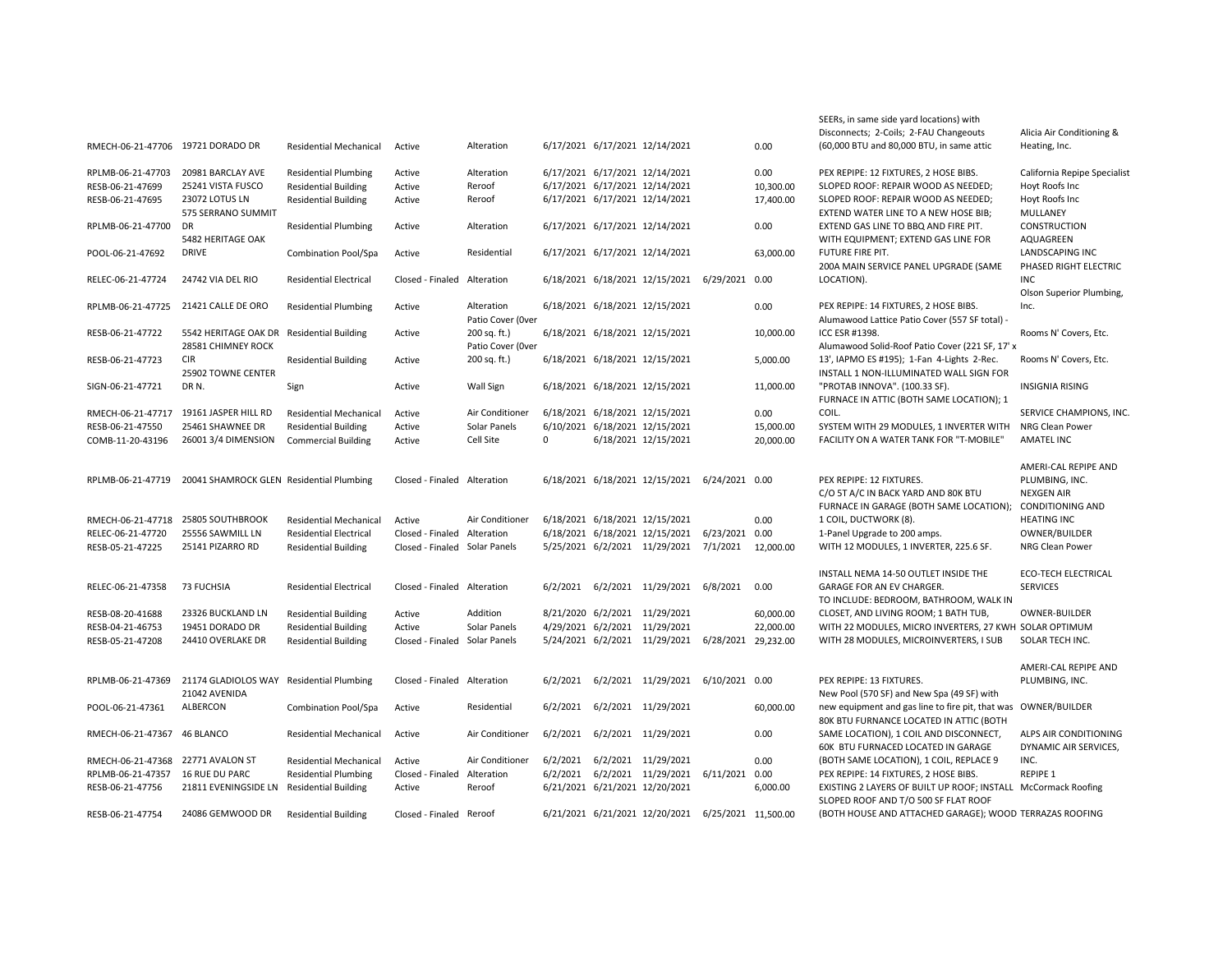|                                    |                                             |                               |                             |                     |          |                                               |                     |            | (Accessory Dwelling Unit) to include Living                        |                          |
|------------------------------------|---------------------------------------------|-------------------------------|-----------------------------|---------------------|----------|-----------------------------------------------|---------------------|------------|--------------------------------------------------------------------|--------------------------|
| RESB-04-21-46605                   | 22146 BELLCROFT DR                          | <b>Residential Building</b>   | Active                      | ADU                 |          | 4/22/2021 6/21/2021 12/20/2021                |                     | 100,000.00 | Room, Kitchen, 2 Bedrooms, 1 Bathroom, and                         | Land Vision, Inc.        |
|                                    |                                             |                               |                             |                     |          |                                               |                     |            | C/O 39 GAL WATER HEATER LOCATED IN THE                             | <b>FAST WATER HEATER</b> |
| RPLMB-05-21-47302                  | 24701 WOODHILL LN                           | <b>Residential Plumbing</b>   | Active                      | Alteration          |          | 5/28/2021 6/21/2021 12/20/2021                |                     | 0.00       | GARAGE (SAME LOCATION).                                            | <b>COMPANY</b>           |
|                                    |                                             |                               |                             |                     |          |                                               |                     |            | GAL EXPANSION TANK LOCATED IN GARAGE                               | SADDLEBACK PLUMBING      |
| RPLMB-06-21-47757 26001 GALWAY DR  |                                             | <b>Residential Plumbing</b>   | Active                      | Water Heater        |          | 6/21/2021 6/21/2021 12/20/2021                |                     | 0.00       | (SAME LOCATION).                                                   | <b>INC</b>               |
|                                    |                                             |                               |                             |                     |          |                                               |                     |            | INSTALL 4.48 KW ROOF MOUNTED PV SYSTEM                             |                          |
| RESB-06-21-47622                   | 21492 CAMINO TREBOL                         | <b>Residential Building</b>   | Active                      | Solar Panels        |          | 6/15/2021 6/21/2021 12/20/2021                |                     | 23,685.00  | WITH 14 MODULES, 1 INVERTER, 254 SF.                               | BETTER EARTH ELECTRIC    |
|                                    |                                             |                               |                             |                     |          |                                               |                     |            | GAL WATER HEATER IN THE GARAGE (SAME                               | SEVERSON PLUMBING,       |
| RPLMB-06-21-47691                  | 26188 HILLSFORD PLACE Residential Plumbing  |                               | Active                      | Alteration          |          | 6/17/2021 6/21/2021 12/20/2021                |                     | 0.00       | LOCATION).                                                         | INC.                     |
| RESB-05-21-47270                   | 22386 PEPPER LN                             | <b>Residential Building</b>   | Active                      | Solar Panels        |          | 5/27/2021 6/21/2021 12/20/2021                |                     | 20,000.00  | WITH 14 MODULES, 1 INVERTER, 1 BACKUP                              | Orange County Solar      |
| RESB-06-21-47755                   | 23302 LA VACA                               | <b>Residential Building</b>   | Active                      | Reroof              |          | 6/21/2021 6/21/2021 12/20/2021                |                     | 10,200.00  | SLOPED ROOF; REPAIR WOOD AS NEEDED;                                | <b>McCormack Roofing</b> |
| RELEC-06-21-47536                  | 24214 OKEECHOBEE LN                         | <b>Residential Electrical</b> | Active                      | Alteration          |          | 6/10/2021 6/21/2021 12/20/2021                |                     | 0.00       | LOCATION).                                                         | Berryhill electric       |
|                                    |                                             |                               |                             |                     |          |                                               |                     |            |                                                                    | PACIFIC COAST COPPER     |
| RPLMB-06-21-47758                  | 25164 CHESTNUTWOOD Residential Plumbing     |                               | Active                      | Alteration          |          | 6/21/2021 6/21/2021 12/20/2021                |                     | 0.00       | PEX REPIPE: 12 FIXTURES.                                           | REPIPE, INC.             |
|                                    |                                             |                               |                             |                     |          |                                               |                     |            | FLAT ROOF; REPAIR WOOD AS NEEDED; INSTALL                          |                          |
| RESB-06-21-47779                   | 23092 DUNE MEAR RD                          | <b>Residential Building</b>   | Closed - Finaled            | Reroof              |          | 6/22/2021 6/22/2021 12/20/2021                | 6/28/2021 11,000.00 |            | 1 LAYER SYNTHETIC UNDERLAYMENT; INSTALL                            | POWER ROOFING INC        |
| RELEC-06-21-47776                  | 25582 DARTMOUTH                             | <b>Residential Electrical</b> | Active                      | Alteration          |          | 6/22/2021 6/22/2021 12/20/2021                |                     | 0.00       | LOCATION).                                                         | <b>ELECTRACORP INC</b>   |
|                                    |                                             |                               |                             |                     |          |                                               |                     |            | C/O 4T A/C IN BACK YARD AND 80K BTU                                |                          |
|                                    |                                             |                               |                             |                     |          |                                               |                     |            | FURNACE IN GARAGE (BOTH SAME LOCATION).                            | <b>BOARDWALK HEATING</b> |
| RMECH-06-21-47768                  | 22942 BROADLEAF                             | <b>Residential Mechanical</b> | Active                      | Air Conditioner     |          | 6/22/2021 6/22/2021 12/20/2021                |                     | 0.00       | 1 COIL.                                                            | AND AIR INC              |
|                                    |                                             |                               |                             |                     |          |                                               |                     |            | REPAIR 4' OF MAIN SEWER LINE IN COMMON                             |                          |
| RPLMB-06-21-47773                  | 20702 EL TORO RD                            | <b>Residential Plumbing</b>   | Active                      | Alteration          |          | 6/22/2021 6/22/2021 12/20/2021                |                     | 0.00       | AREA (NEAR UNIT 35).                                               | James LeCourt Plumbing   |
| RESB-06-21-47467                   | 25145 RIVENDELL DR                          | <b>Residential Building</b>   | Active                      | Solar Panels        |          | 6/7/2021 6/22/2021 12/20/2021                 |                     | 28,600.00  | WITH 40 MODULES, 2 INVERTERS, 1 COMBINER VIVINT SOLAR              |                          |
|                                    |                                             |                               |                             |                     |          |                                               |                     |            |                                                                    |                          |
|                                    |                                             |                               |                             |                     |          |                                               |                     |            |                                                                    | AMERI-CAL REPIPE AND     |
| RPLMB-06-21-47791                  | 26326 MISTY GLEN                            | <b>Residential Plumbing</b>   | Closed - Finaled Alteration |                     |          | 6/23/2021 6/23/2021 12/20/2021 6/28/2021 0.00 |                     |            | PEX REPIPE: 14 FIXTURES.                                           | PLUMBING, INC.           |
| RESB-06-21-47792                   | <b>RD</b>                                   | <b>Residential Building</b>   | Active                      | Remodel             |          | 6/23/2021 6/23/2021 12/20/2021                |                     | 7,000.00   | replace in same locations: 1-Tub (with tile &                      | Treeium, Inc.            |
| RELEC-06-21-47790                  | 24411 MOCKINGBIRD PL Residential Electrical |                               | Active                      | Alteration          |          | 6/23/2021 6/23/2021 12/20/2021                |                     | 0.00       | MAIN PANEL UPGRADE TO 200A.                                        | <b>SOTO ELECTRIC</b>     |
|                                    |                                             |                               |                             |                     |          |                                               |                     |            |                                                                    |                          |
|                                    |                                             |                               |                             |                     |          |                                               |                     |            | C/O 4T A/C IN SIDE YARD AND 60K BTU                                | ROCKLIN HEATING AND      |
|                                    |                                             |                               |                             |                     |          |                                               |                     |            | FURNACE IN GARAGE (BOTH SAME LOCATION),                            | AIRCONDITIONING          |
| RMECH-06-21-47804 24116 BIG TIMBER |                                             | <b>Residential Mechanical</b> | Active                      | Air Conditioner     |          | 6/24/2021 6/24/2021 12/21/2021                |                     | 0.00       | 1 COIL.                                                            | <b>COMPANY INC</b>       |
|                                    |                                             |                               |                             |                     |          |                                               |                     |            | Garage 462 SF / Covered Patio 75 SF/ 2nd. Fl                       | LENNAR HOMES OF          |
| RESB-06-21-47405                   | 594 CATALONIA                               | <b>Residential Building</b>   | Active                      | New                 |          | 6/3/2021 6/24/2021 12/21/2021                 |                     | 312,458.00 | Covered Deck 160 SF / 3rd. Fl Covered Deck 160 CALIFORNIA, INC.    |                          |
| RESB-06-21-47652                   | 22526 HICKORY PL                            | <b>Residential Building</b>   | Active                      | Solar Panels        |          | 6/15/2021 6/24/2021 12/21/2021                |                     | 20,306.00  | SYSTEMW WITH 26 MODULES, 1 INVERTER,                               | <b>VIVINT SOLAR</b>      |
|                                    |                                             |                               |                             |                     |          |                                               |                     |            | SF / Garage 484 SF / Porch 58 SF / 2nd Fl.                         | LENNAR HOMES OF          |
| RESB-06-21-47403                   | 602 CATALONIA                               | <b>Residential Building</b>   | Active                      | New                 | 6/3/2021 | 6/24/2021 12/21/2021                          |                     | 339,294.00 | Covered Deck 140 SF / 3rd. Fl. Covered Deck 140 CALIFORNIA, INC.   |                          |
|                                    |                                             |                               |                             |                     |          |                                               |                     |            | Garage 484 SF / Porch 58 SF / 2nd Fl. Covered                      | LENNAR HOMES OF          |
| RESB-06-21-47401                   | 598 CATALONIA                               | <b>Residential Building</b>   | Active                      | New                 | 6/3/2021 | 6/24/2021 12/21/2021                          |                     | 339,294.00 | Deck 140 SF / 3rd. Fl. Covered Deck 140 SF / (8) CALIFORNIA, INC.  |                          |
|                                    |                                             |                               |                             |                     |          |                                               |                     |            | C/O 2T A/C ON BACK PATIO (SAME LOCATION); 1st Choice Heating & Air |                          |
| RMECH-06-21-47809                  | 25885 TRABUCO RD 31                         | <b>Residential Mechanical</b> | Active                      | Air Conditioner     |          | 6/24/2021 6/24/2021 12/21/2021                |                     | 0.00       | 1 COIL, DISCONNECT.                                                | Conditioning, Inc.       |
|                                    |                                             |                               |                             |                     |          |                                               |                     |            | Garage 462 SF / 2nd Fl Covered Deck 85 SF / 3rd LENNAR HOMES OF    |                          |
| RESB-06-21-47406                   | 596 CATALONIA                               | <b>Residential Building</b>   | Active                      | New                 |          | 6/3/2021 6/24/2021 12/21/2021                 |                     | 328,988.00 | Fl Covered Deck 151 SF / (8) Solar Panels                          | CALIFORNIA, INC.         |
| RESB-06-21-47793                   | 25082 RADA AV                               | <b>Residential Building</b>   | Active                      | Reroof              |          | 6/23/2021 6/24/2021 12/21/2021                |                     | 6,650.00   | REMOVE TILES; INSTALL 1 LAYER OF #30                               | <b>VIVINT SOLAR</b>      |
|                                    |                                             |                               |                             |                     |          |                                               |                     |            | @ Serrano Summit" 2,727 SF / Garage 462 SF /                       | LENNAR HOMES OF          |
| RESB-06-21-47409                   | 592 CATALONIA                               | <b>Residential Building</b>   | Active                      | New                 | 6/3/2021 | 6/24/2021 12/21/2021                          |                     | 358,548.00 | 2nd. Fl. Covered Deck 157 SF / (9) Solar Panels                    | CALIFORNIA, INC.         |
|                                    | 26592 TOWNE CENTRE                          |                               |                             | Tenant              |          |                                               |                     |            | MONTESSORI" TO INCLUDE: CHANGE OF OCC                              |                          |
| COMB-05-21-46839                   | DR                                          | <b>Commercial Building</b>    | Active                      | Improvement         |          | 5/6/2021 6/24/2021 12/21/2021                 |                     | 60,000.00  | FROM B TO I-4/E; DEMO/CONSTRUCTION                                 | ADORN CONSTRUCTION       |
|                                    |                                             |                               |                             |                     |          |                                               |                     |            | C/O 50 GAL WATER HEATER LOCATED IN                                 |                          |
| RPLMB-06-21-47750 21935 CAYUGA LN  |                                             | <b>Residential Plumbing</b>   | Active                      | <b>Water Heater</b> |          | 6/21/2021 6/24/2021 12/21/2021                |                     | 0.00       | GARAGE (SAME LOCATION).                                            | Water Heaters Only, Inc. |
|                                    |                                             |                               |                             |                     |          |                                               |                     |            | / Garage 462 SF / 2nd Fl Covered Deck 85 SF /                      | LENNAR HOMES OF          |
| RESB-06-21-47408                   | 604 CATALONIA                               | <b>Residential Building</b>   | Active                      | New                 |          | 6/3/2021 6/24/2021 12/21/2021                 |                     | 328.988.00 | 3rd Fl Covered Deck 151 SF / (8) Solar Panels                      | CALIFORNIA. INC.         |
|                                    |                                             |                               |                             |                     |          |                                               |                     |            |                                                                    |                          |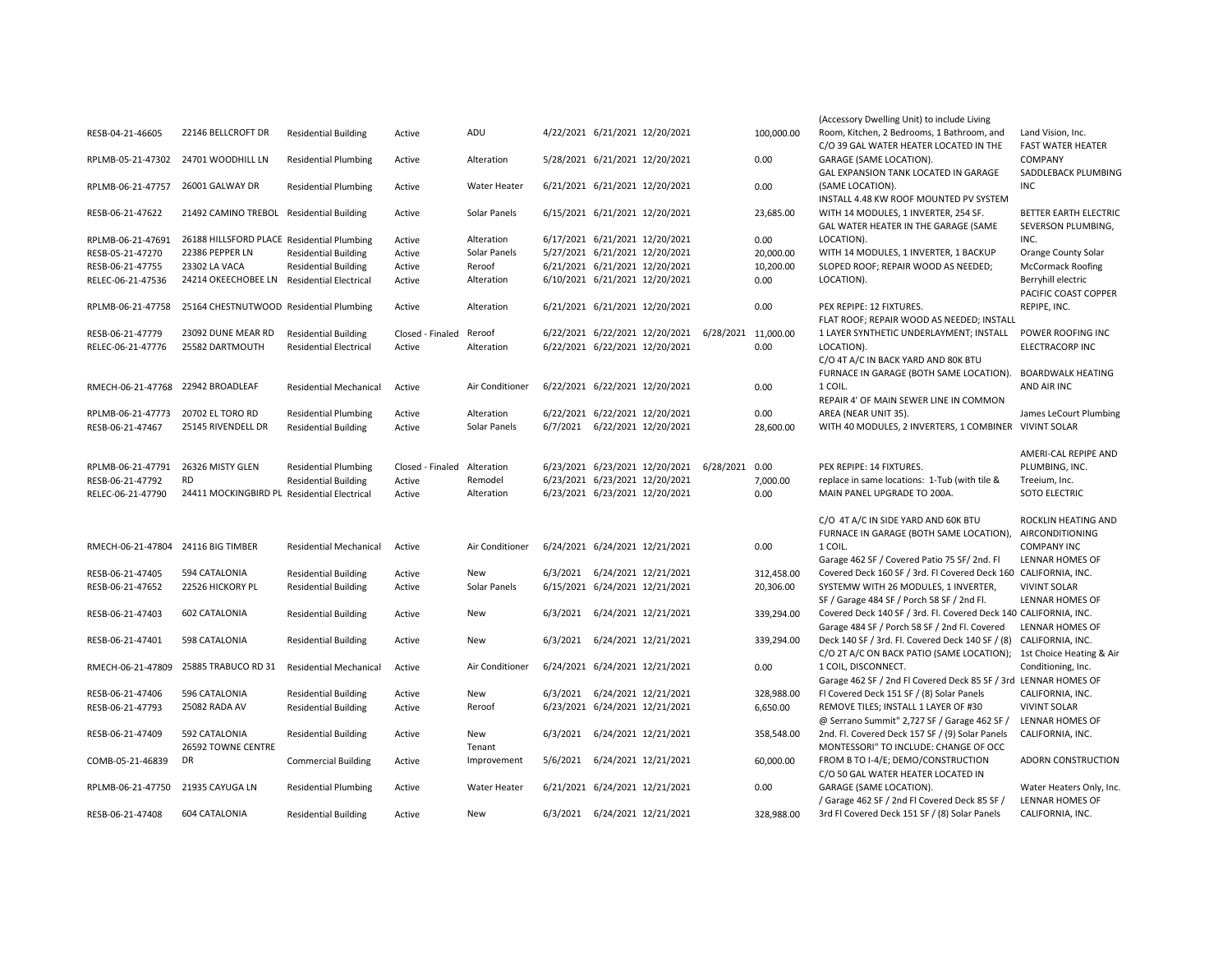|                                   |                                            |                               |                  |                 |             |                                               |            | SF/ Garage 462 SF / Covered Patio 75 SF/ 2nd. FI LENNAR HOMES OF |                            |
|-----------------------------------|--------------------------------------------|-------------------------------|------------------|-----------------|-------------|-----------------------------------------------|------------|------------------------------------------------------------------|----------------------------|
| RESB-06-21-47404                  | 600 CATALONIA                              | <b>Residential Building</b>   | Active           | New             | 6/3/2021    | 6/24/2021 12/21/2021                          | 312,458.00 | Covered Deck 160 SF / 3rd. Fl Covered Deck 160 CALIFORNIA, INC.  |                            |
|                                   |                                            |                               |                  |                 |             |                                               |            | Serrano Summit" 2,727 SF / Garage 462 SF /                       | <b>LENNAR HOMES OF</b>     |
| RESB-06-21-47410                  | 606 CATALONIA                              | <b>Residential Building</b>   | Active           | New             | 6/3/2021    | 6/24/2021 12/21/2021                          | 358,548.00 | 2nd. Fl. Covered Deck 157 SF / (9) Solar Panels                  | CALIFORNIA, INC.           |
|                                   |                                            |                               |                  |                 |             |                                               |            | SYSTEMW ITH 19 MODULES, 1 INVERTER, 1                            | Sunrun Installation        |
| RESB-06-21-47511                  | 16 LILAC                                   | <b>Residential Building</b>   | Active           | Solar Panels    | 6/8/2021    | 6/25/2021 12/22/2021                          | 20,000.00  | LOAD CENTER, 19.6 KWH ENERGY STORAGE                             | Services, Inc.             |
|                                   | 22242, 22244, 22246,                       |                               |                  |                 |             |                                               |            | existing sloped roof and flat roof; Replace                      |                            |
|                                   | 22248 SUMMIT HILL DR                       |                               |                  |                 |             |                                               |            | plywood deck & fascia board, as needed.                          | <b>FONTAINE</b>            |
| RESB-06-21-47788                  | <b>BLDG #60</b>                            | <b>Residential Building</b>   | Active           | Reroof          |             | 6/23/2021 6/25/2021 12/22/2021                | 21,993.00  | SLOPED ROOF (4,830 SF): Install GAF Shingle                      | WEATHERPROOFING, INC.      |
|                                   |                                            |                               |                  |                 |             |                                               |            | C/O 4T A/C IN SIDE YARD AND 80K BTU                              |                            |
|                                   |                                            |                               |                  |                 |             |                                               |            | FURNACE IN INTERIOR CLOSET (BOTH SAME                            | ALPS AIR CONDITIONING &    |
| RMECH-06-21-47833                 | 28965 LIVE OAK CIR                         | <b>Residential Mechanical</b> | Active           | Air Conditioner |             | 6/25/2021 6/25/2021 12/22/2021                | 0.00       | LOCATION); 1 COIL AND DISCONNECT.                                | <b>HEATING INC</b>         |
|                                   |                                            |                               |                  |                 | 12/18/202   |                                               |            | WOODEN DECK AND SPA (SPA FOOTING IS                              | DEVELOPMENT SUPPORT        |
| RESB-12-20-44070                  | 22122 SHADYVALE LN                         | <b>Residential Building</b>   | Active           | Deck            | $\mathbf 0$ | 6/25/2021 12/22/2021                          | 45,000.00  | REMAINING); CONSTRUCTION OF 1,540 SF NEW SERVICES                |                            |
|                                   | 22212, 22216, 22218                        |                               |                  |                 |             |                                               |            | existing sloped roof and flat roof; Replace                      |                            |
|                                   | SUMMIT HILL DR BLDG                        |                               |                  |                 |             |                                               |            | plywood deck & fascia board, as needed.                          | <b>FONTAINE</b>            |
| RESB-06-21-47795                  | #58                                        | <b>Residential Building</b>   | Active           | Reroof          |             | 6/23/2021 6/25/2021 12/22/2021                | 15,580.00  | SLOPED ROOF (3,870 SF): Install GAF Shingle                      | WEATHERPROOFING, INC.      |
|                                   | 22222, 22226, 22232,                       |                               |                  |                 |             |                                               |            | existing sloped roof and flat roof; Replace                      |                            |
|                                   | 22236 SUMMIT HILL DR                       |                               |                  |                 |             |                                               |            | plywood deck & fascia board, as needed.                          | <b>FONTAINE</b>            |
| RESB-06-21-47789                  | <b>BLDG #59</b>                            | <b>Residential Building</b>   | Active           | Reroof          |             | 6/23/2021 6/25/2021 12/22/2021                | 21,993.00  | SLOPED ROOF (4,830 SF): Install GAF Shingle                      | WEATHERPROOFING, INC.      |
|                                   | 22262, 22266, 22272,                       |                               |                  |                 |             |                                               |            | existing sloped roof and flat roof; Replace                      |                            |
|                                   | 22276 SUMMIT HILL DR                       |                               |                  |                 |             |                                               |            | plywood deck & fascia board, as needed.                          | <b>FONTAINE</b>            |
| RESB-06-21-47787                  | <b>BLDG #62</b>                            | <b>Residential Building</b>   | Active           | Reroof          |             | 6/23/2021 6/25/2021 12/22/2021                | 21,993.00  | SLOPED ROOF (4,830 SF): Install GAF Shingle                      | WEATHERPROOFING, INC.      |
|                                   | 22252, 22254, 22256                        |                               |                  |                 |             |                                               |            | existing sloped roof and flat roof; Replace                      |                            |
|                                   | SUMMIT HILL DR BLDG                        |                               |                  |                 |             |                                               |            | plywood deck & fascia board, as needed.                          | <b>FONTAINE</b>            |
| RESB-06-21-47794                  | #61                                        | <b>Residential Building</b>   | Active           | Reroof          |             | 6/23/2021 6/25/2021 12/22/2021                | 15,580.00  | SLOPED ROOF (3,870 SF): Install GAF Shingle                      | WEATHERPROOFING, INC.      |
|                                   |                                            |                               |                  |                 |             |                                               |            | AIR HANDLE IN GARAGE (BOTH SAME                                  |                            |
| RMECH-06-21-47829                 | 25172 VISTA SERRANO                        | <b>Residential Mechanical</b> | Active           | Air Conditioner |             | 6/25/2021 6/25/2021 12/22/2021                | 0.00       | LOCATION).                                                       | <b>JUST RIGHT SERVICES</b> |
| RMECH-06-21-47830                 | 21772 TWINFORD DR                          | <b>Residential Mechanical</b> | Active           | Air Conditioner |             | 6/25/2021 6/25/2021 12/22/2021                | 0.00       | FURNACE IN GARAGE (BOTH SAME LOCATION); LEWIS AIR                |                            |
|                                   |                                            |                               |                  |                 |             |                                               |            | FURNACE IN THE ATTIC (BOTH SAME                                  | DYNAMIC AIR SERVICES       |
| RMECH-06-21-47834 26476 OLIVEWOOD |                                            | <b>Residential Mechanical</b> | Active           | Air Conditioner |             | 6/25/2021 6/25/2021 12/22/2021                | 0.00       | LOCATION); 1 COIL.                                               | <b>INC</b>                 |
| POOL-06-21-47831                  | 26452 BRYDGES CT                           | Combination Pool/Spa          | Active           | Residential     |             | 6/25/2021 6/25/2021 12/22/2021                | 80,000.00  | AND 70 SF SPA WITH REQUIRED EQUIPMENT;                           | MICHAEL A ABAD             |
| RPLMB-06-21-47885                 | 24992 SHAVER LAKE CIR Residential Plumbing |                               | Active           | Alteration      |             | 6/28/2021 6/28/2021 12/27/2021                | 0.00       | PEX REPIPE: 11 FIXTURES, 2 HOSE BIBS.                            | Repipe 1                   |
|                                   | 26385 MOUNTAIN                             |                               |                  |                 |             |                                               |            |                                                                  |                            |
| RPLMB-06-21-47878                 | <b>GROVE CIR</b>                           | <b>Residential Plumbing</b>   | Closed - Finaled | Alteration      |             | 6/28/2021 6/28/2021 12/27/2021 7/6/2021       | 0.00       | PEX REPIPE: 13 FIXTURES.                                         | <b>GREAT PARK PLUMBING</b> |
| RESB-06-21-47890                  | <b>RD</b>                                  | <b>Residential Building</b>   | Active           | Remodel         |             | 6/28/2021 6/28/2021 12/27/2021                | 0.00       | BATHTUB WITH NEW ACRYLIC WALLS.                                  | <b>REBORN CABINETS</b>     |
|                                   |                                            |                               |                  |                 |             |                                               |            | REPLACE 200A MAIN SERVICE PANEL (SAME                            | LAKESIDE GENERAL           |
| RELEC-06-21-47887                 | 9 ABBEY DR                                 | <b>Residential Electrical</b> | Closed - Finaled | Alteration      |             | 6/28/2021 6/28/2021 12/27/2021 6/29/2021 0.00 |            | LOCATION).                                                       | CONTRACTORS                |
|                                   |                                            |                               |                  |                 |             |                                               |            |                                                                  | PACIFIC COAST COPPER       |
| RPLMB-06-21-47884                 | 21391 MONTERRA                             | <b>Residential Plumbing</b>   | Active           | Alteration      |             | 6/28/2021 6/28/2021 12/27/2021                | 0.00       | PEX REPIPE: 14 FIXTURES.                                         | REPIPE, INC.               |
|                                   |                                            |                               |                  |                 |             |                                               |            |                                                                  | SEVERSON PLUMBING,         |
| RPLMB-06-21-47874                 | 26118 HILLSFORD PL                         | <b>Residential Plumbing</b>   | Active           | Alteration      |             | 6/28/2021 6/28/2021 12/27/2021                | 0.00       | PEX REPIPE: 9 FIXTURES, 2 HOSE BIBS.                             | INC.                       |
| RESB-06-21-47746                  | 2416 ALISO PARK DR                         | <b>Residential Building</b>   | Active           | Solar Panels    |             | 6/21/2021 6/28/2021 12/27/2021                | 20,725.00  | WITH 15 MODULES, 1 INVERTER, 287 SF. ** THIS VIVINT SOLAR        |                            |
| RELEC-06-21-47753                 | 25191 CALLE BUSCA                          | <b>Residential Electrical</b> | Active           | Alteration      |             | 6/21/2021 6/28/2021 12/27/2021                | 0.00       | LOCATION).                                                       | ION ELECTRIC, INC.         |
|                                   |                                            |                               |                  |                 |             |                                               |            |                                                                  |                            |
| RPLMB-06-21-47879                 | 22027 NEWBRIDGE DR                         | <b>Residential Plumbing</b>   | Closed - Finaled | Alteration      |             | 6/28/2021 6/28/2021 12/27/2021 7/6/2021       | 0.00       | PEX REPIPE: 13 FIXTURES.                                         | <b>GREAT PARK PLUMBING</b> |
| RESB-05-21-47121                  | 24211 TWIG ST                              | <b>Residential Building</b>   | Active           | Solar Panels    |             | 5/20/2021 6/28/2021 12/27/2021                | 33,660.00  | WITH 44 MODULES, 2 INVERTERS, 1 COMBINER VIVINT SOLAR            |                            |
| RESB-06-21-47759                  | 25412 ESROSE ST                            | <b>Residential Building</b>   | Active           | Solar Panels    |             | 6/21/2021 6/28/2021 12/27/2021                | 10,934.00  | 4.55 KW ROOF MOUNTED PV SYSTEM WITH 14                           | <b>VIVINT SOLAR</b>        |
| RESB-06-21-47876                  | 24092 LANDISVIEW                           | <b>Residential Building</b>   | Active           | Reroof          |             | 6/28/2021 6/28/2021 12/27/2021                | 7,500.00   | SLOPE; REPAIR WOOD AS NEEDED; INSTALL 1                          | <b>RELIABLE ROOFING</b>    |
| RESB-06-21-47715                  | 21736 NORTHWOOD LN Residential Building    |                               | Active           | Solar Panels    |             | 6/18/2021 6/28/2021 12/27/2021                | 21,000.00  | WITH 21 MODULES, 1 INVERTER, 19.6 KWH                            | SUNRUN                     |
|                                   |                                            |                               |                  |                 |             |                                               |            |                                                                  | PACIFIC COAST COPPER       |
| RPLMB-06-21-47883                 | 21971 TRAILWAY                             | <b>Residential Plumbing</b>   | Active           | Alteration      |             | 6/28/2021 6/28/2021 12/27/2021                | 0.00       | PEX REPIPE: 14 FIXTURES.                                         | REPIPE, INC.               |
|                                   |                                            |                               |                  |                 |             |                                               |            |                                                                  |                            |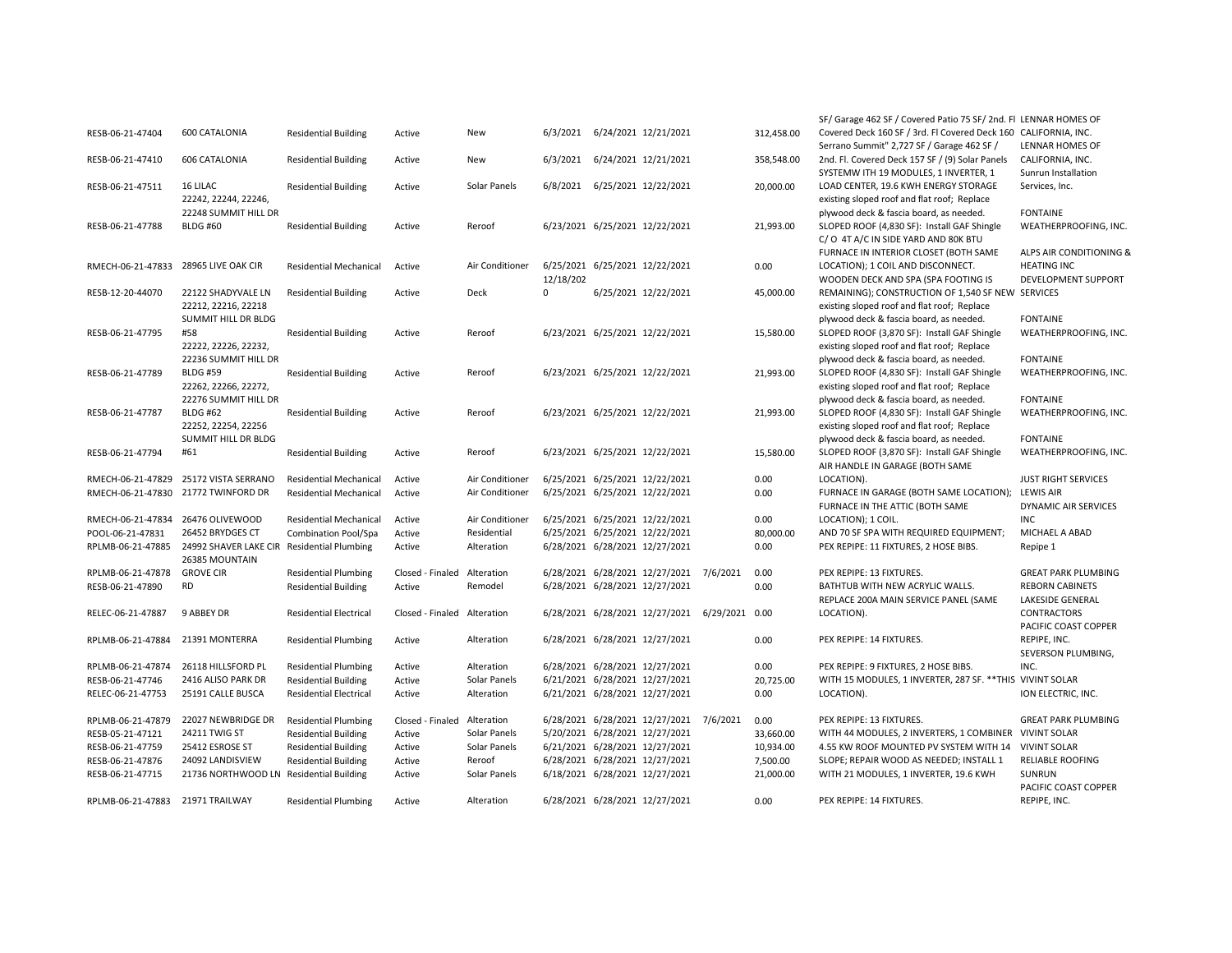| RMECH-06-21-47888                 | 21911 CAMDEN                               | <b>Residential Mechanical</b>                             | Active                      | Air Conditioner       |          | 6/28/2021 6/28/2021 12/27/2021                                | 0.00      | C/O 4T A/C IN BACK YARD (LIKE FOR LIKE, SAME MCMASTER HEATING &<br>LOCATION), 1 COIL. | AIR CONDITIONING INC                |
|-----------------------------------|--------------------------------------------|-----------------------------------------------------------|-----------------------------|-----------------------|----------|---------------------------------------------------------------|-----------|---------------------------------------------------------------------------------------|-------------------------------------|
| RESB-06-21-47747                  | 21551 CAMINO PAPAL                         | <b>Residential Building</b>                               | Active                      | Solar Panels          |          | 6/21/2021 6/28/2021 12/27/2021                                | 10,934.00 | WITH 14 MODULES, 1 INVERTER, 297 SF.                                                  | <b>VIVINT SOLAR</b>                 |
|                                   |                                            |                                                           |                             |                       |          |                                                               |           |                                                                                       |                                     |
| RPLMB-06-21-47880                 | 22191 NEWBRIDGE DR                         | <b>Residential Plumbing</b>                               | Active                      | Alteration            |          | 6/28/2021 6/28/2021 12/27/2021                                | 0.00      | PEX REPIPE: 13 FIXTURES.                                                              | <b>GREAT PARK PLUMBING</b>          |
| RESB-05-21-47107                  | 21062 PASEO VERDURA Residential Building   |                                                           | Active                      | Addition              |          | 5/20/2021 6/28/2021 12/27/2021                                | 90,000.00 | PATIO COVER; ADDITION OF 165 SF 1SF FL                                                | <b>OWNER-BUILDER</b>                |
|                                   |                                            |                                                           |                             |                       |          |                                                               |           |                                                                                       | SEVERSON PLUMBING,                  |
| RPLMB-06-21-47873                 | 26098 HILLSFORD                            | <b>Residential Plumbing</b>                               | Active                      | Alteration            |          | 6/28/2021 6/28/2021 12/27/2021                                | 0.00      | PEX REPIPE: 9 FIXTURES, 2 HOSE BIBS.                                                  | INC.                                |
|                                   |                                            |                                                           |                             |                       |          |                                                               |           | WITH 20 MODULES, MICROINVERTERS, 13.5                                                 | <b>SUNPOWER CORP</b>                |
| RESB-06-21-47567                  | 19401 HIGHRIDGE WAY Residential Building   |                                                           | Active                      | Solar Panels          |          | 6/11/2021 6/28/2021 12/27/2021                                | 20,000.00 | KWH ENERGY STORAGE SYSTEM WITH 1                                                      | SYSTEMS                             |
|                                   |                                            |                                                           |                             | <b>Furnace Change</b> |          |                                                               |           | C/O 60K BTU FURNACE IN INTERIOR CLOSET                                                |                                     |
| RMECH-06-21-47913                 | 18972 CANYON SUMMIT Residential Mechanical |                                                           | Active                      | Out                   |          | 6/29/2021 6/29/2021 12/27/2021                                | 0.00      | (SAME LOCATION).                                                                      | SERVICE CHAMPIONS, INC.             |
| RESB-06-21-47760                  | 25596 LOGANBERRY LN                        | <b>Residential Building</b>                               | Active                      | Solar Panels          |          | 6/21/2021 6/29/2021 12/27/2021                                | 15,000.00 | ITH 15 MODULES, MICROINVERTERS, 1                                                     | <b>Bright Life Solar</b>            |
| RESB-06-21-47653                  | 23151 TULIP ST                             | <b>Residential Building</b>                               | Active                      | Solar Panels          |          | 6/15/2021 6/29/2021 12/27/2021                                | 7,150.00  | WITH 10 MODULES, 1 INVERTER, 189 SF.                                                  | <b>VIVINT SOLAR</b>                 |
|                                   |                                            |                                                           |                             |                       |          |                                                               |           | R/R (2) 4T AND (2) 5T ROOF TOP UNITS WITH                                             |                                     |
|                                   |                                            |                                                           |                             | Tenant                |          |                                                               |           | EXISTING CURBS (LIKE FOR LIKE), 4                                                     | ACCURATE HEATING AND                |
| COMB-06-21-47898                  | 26741 RANCHO PKWY                          | <b>Commercial Building</b>                                | Ready to Issue              | Improvement           |          | 6/29/2021 6/29/2021 12/27/2021                                | 0.00      | DISCONNECTS.                                                                          | AIR CONDITIONING LLC                |
| RESB-06-21-47836                  | 21396 STONEHAVEN LN Residential Building   |                                                           | Active                      | Solar Panels          |          | 6/25/2021 6/29/2021 12/27/2021                                | 12,155.00 | 5.525 KW ROOF MOUNTED PV SYSTEM WITH 17 VIVINT SOLAR                                  |                                     |
| RPLMB-06-21-47903                 | 22142 SUMMIT HILL                          | <b>Residential Plumbing</b>                               | Active                      | Alteration            |          | 6/29/2021 6/29/2021 12/27/2021                                | 0.00      | PEX REPIPE: 13 FIXTURES.                                                              | <b>GREAT PARK PLUMBING</b>          |
|                                   |                                            |                                                           |                             |                       |          |                                                               |           |                                                                                       |                                     |
| RPLMB-06-21-47906                 | 22011 NEWBRIDGE DR                         | <b>Residential Plumbing</b>                               | Active                      | Alteration            |          | 6/29/2021 6/29/2021 12/27/2021                                | 0.00      | PEX REPIPE: 13 FIXTURES.                                                              | <b>GREAT PARK PLUMBING</b>          |
| RESB-06-21-47875                  | 24161 LAULHERE PL                          | <b>Residential Building</b>                               | Active                      | Reroof                |          | 6/28/2021 6/29/2021 12/27/2021                                | 21,450.00 | ROOF; WOOD REPAIR/NEW SHEATHING AS                                                    | Hoyt Roofs Inc                      |
| RESB-06-21-47822                  | 24566 VIA DEL RIO                          | <b>Residential Building</b>                               | Active                      | Solar Panels          |          | 6/24/2021 6/29/2021 12/27/2021                                | 15,730.00 | WITH 25 MODULES, 1 INVERTER, 406 SF.                                                  | <b>VIVINT SOLAR</b>                 |
|                                   |                                            |                                                           |                             |                       |          |                                                               |           | C/O 4T A/C IN SIDE YARD (SAME LOCATION), 1                                            |                                     |
|                                   | RMECH-06-21-47910 23021 EL CABALLO ST      | <b>Residential Mechanical</b>                             | Active                      | Air Conditioner       |          | 6/29/2021 6/29/2021 12/27/2021                                | 0.00      | COIL.                                                                                 | POWER PRO PLUMBING                  |
|                                   | 26321 SPRING CREEK                         |                                                           |                             |                       |          |                                                               |           |                                                                                       |                                     |
| RPLMB-06-21-47904                 | <b>CIR</b>                                 | <b>Residential Plumbing</b>                               | Active                      | Alteration            |          | 6/29/2021 6/29/2021 12/27/2021                                | 0.00      | PEX REPIPE: 13 FIXTURES.                                                              | <b>GREAT PARK PLUMBING</b>          |
|                                   |                                            |                                                           |                             |                       |          |                                                               |           |                                                                                       |                                     |
| RPLMB-06-21-47905                 | 22291 NEWBRIDGE DR                         | <b>Residential Plumbing</b>                               | Active                      | Alteration            |          | 6/29/2021 6/29/2021 12/27/2021                                | 0.00      | PEX REPIPE: 13 FIXTURES.                                                              | <b>GREAT PARK PLUMBING</b>          |
| RMECH-06-21-47911 19432 DORADO DR |                                            | <b>Residential Mechanical</b>                             | Active                      | Air Conditioner       |          | 6/29/2021 6/29/2021 12/27/2021                                | 0.00      | FURNANCE IN GARAGE (BOTH SAME<br>LOCATION), 1 COIL.                                   | DYNAMIC AIR SERVICES,<br>INC.       |
| RESB-06-21-47835                  | 22915 TRAVIS ST                            | <b>Residential Building</b>                               | Active                      | Solar Panels          |          | 6/25/2021 6/29/2021 12/27/2021                                | 19,000.00 | WITH 19 MODULES, 1 INVERTER, 1 LOAD PANEL, SUNRUN                                     |                                     |
|                                   |                                            |                                                           |                             |                       |          |                                                               |           |                                                                                       |                                     |
| RPLMB-06-21-47907                 | 21292 VALEWOOD                             | <b>Residential Plumbing</b>                               | Active                      | Alteration            |          | 6/29/2021 6/29/2021 12/27/2021                                | 0.00      | PEX REPIPE: 16 FIXTURES.                                                              | <b>GREAT PARK PLUMBING</b>          |
| RPLMB-06-21-47896                 | 28991 MODJESKA PEAK Residential Plumbing   |                                                           | Active                      | Alteration            |          | 6/29/2021 6/29/2021 12/27/2021                                | 0.00      | PEX REPIPE: 12 FIXTURES, 2 HOSE BIBS.                                                 | Repipe 1                            |
|                                   | 26315 SPRING CREEK                         |                                                           |                             |                       |          |                                                               |           |                                                                                       |                                     |
| RPLMB-06-21-47908                 | <b>CIR</b>                                 | <b>Residential Plumbing</b>                               | Active                      | Alteration            |          | 6/29/2021 6/29/2021 12/27/2021                                | 0.00      | PEX REPIPE: 13 FIXTURES.                                                              | <b>GREAT PARK PLUMBING</b>          |
| POOL-06-21-47816                  | 5432 HERITAGE OAK DR Combination Pool/Spa  |                                                           | Active                      | Residential           |          | 6/24/2021 6/29/2021 12/27/2021                                | 25,000.00 | AND 58 SF SPA WITH EQUIP; GAS LINE TO NEW                                             | California Pools                    |
| RESB-06-21-47917                  | 24411 OSPREY ST                            | <b>Residential Building</b>                               | Active                      | Reroof                |          | 6/29/2021 6/29/2021 12/27/2021                                | 16,300.00 | SLOPED ROOF; REPAIR SHEATHING AS NEEDED;                                              | All Service Roofing                 |
| RESB-06-21-47714                  | 21451 SPRUCEWOOD                           | <b>Residential Building</b>                               | Active                      | Solar Panels          |          | 6/18/2021 6/29/2021 12/27/2021                                | 21,000.00 | WITH 27 MODULES, 1 INVERTER, 19.6 KWH                                                 | SUNRUN                              |
|                                   |                                            |                                                           |                             |                       |          |                                                               |           | ADD A CLEAN-OUT ACCESS IN FRONT OF                                                    |                                     |
| RPLMB-06-21-47912                 | 24151 LARKWOOD LN                          | <b>Residential Plumbing</b>                               | Closed - Finaled            | Alteration            |          | 6/29/2021 6/29/2021 12/27/2021 7/1/2021                       | 0.00      | HOUSE.                                                                                | ROOTER HERO PLUMBING                |
| RESB-06-21-47390                  | 24422 PEACOCK ST                           | <b>Residential Building</b>                               | Active                      | Reroof                | 6/3/2021 | 6/3/2021 11/30/2021                                           | 5.400.00  | ONLY TO INCLUDE: T/O (E) DECRA METAL                                                  | <b>VIVINT SOLAR</b>                 |
| POOL-06-21-47389                  | 26 WILLOW WAY                              |                                                           |                             |                       |          |                                                               | 49,000.00 | AND 45 SF SPA WITH EQUIP; GAS LINE TO                                                 | Splash Pools &                      |
| COMB-05-21-47192                  | 1 ICON                                     | <b>Combination Pool/Spa</b><br><b>Commercial Building</b> | Active<br>Closed - Finaled  | Residential           | 6/3/2021 | 6/3/2021 11/30/2021<br>5/24/2021 6/3/2021 11/30/2021 6/9/2021 | 0.00      | FUTURE FIRE PIT (491 TTL SF).<br>FOR "OAKLEY" FOR EMPLOYEE 1DAY MEETING.              | Construction, Inc.<br>OWNER-BUILDER |
|                                   | 21242 FOREST                               |                                                           |                             | Investigation         |          |                                                               |           | 6-Lights 1-Switch; Also, 1-Panel Upgrade to 200                                       |                                     |
| RELEC-06-21-47392                 | <b>MEADOW DR</b>                           | <b>Residential Electrical</b>                             | Active                      | Remodel               | 6/3/2021 | 6/3/2021 11/30/2021                                           | 0.00      | amps.                                                                                 | <b>PBT Electric</b>                 |
|                                   |                                            |                                                           |                             |                       |          |                                                               |           |                                                                                       |                                     |
|                                   |                                            |                                                           |                             |                       |          |                                                               |           |                                                                                       | AMERI-CAL REPIPE AND                |
|                                   | RPLMB-06-21-47385 21212 JASMINES WAY       | <b>Residential Plumbing</b>                               | Closed - Finaled Alteration |                       |          | 6/3/2021 6/3/2021 11/30/2021 6/7/2021                         | 0.00      | PEX REPIPE: 8 FIXTURES.                                                               | PLUMBING, INC.                      |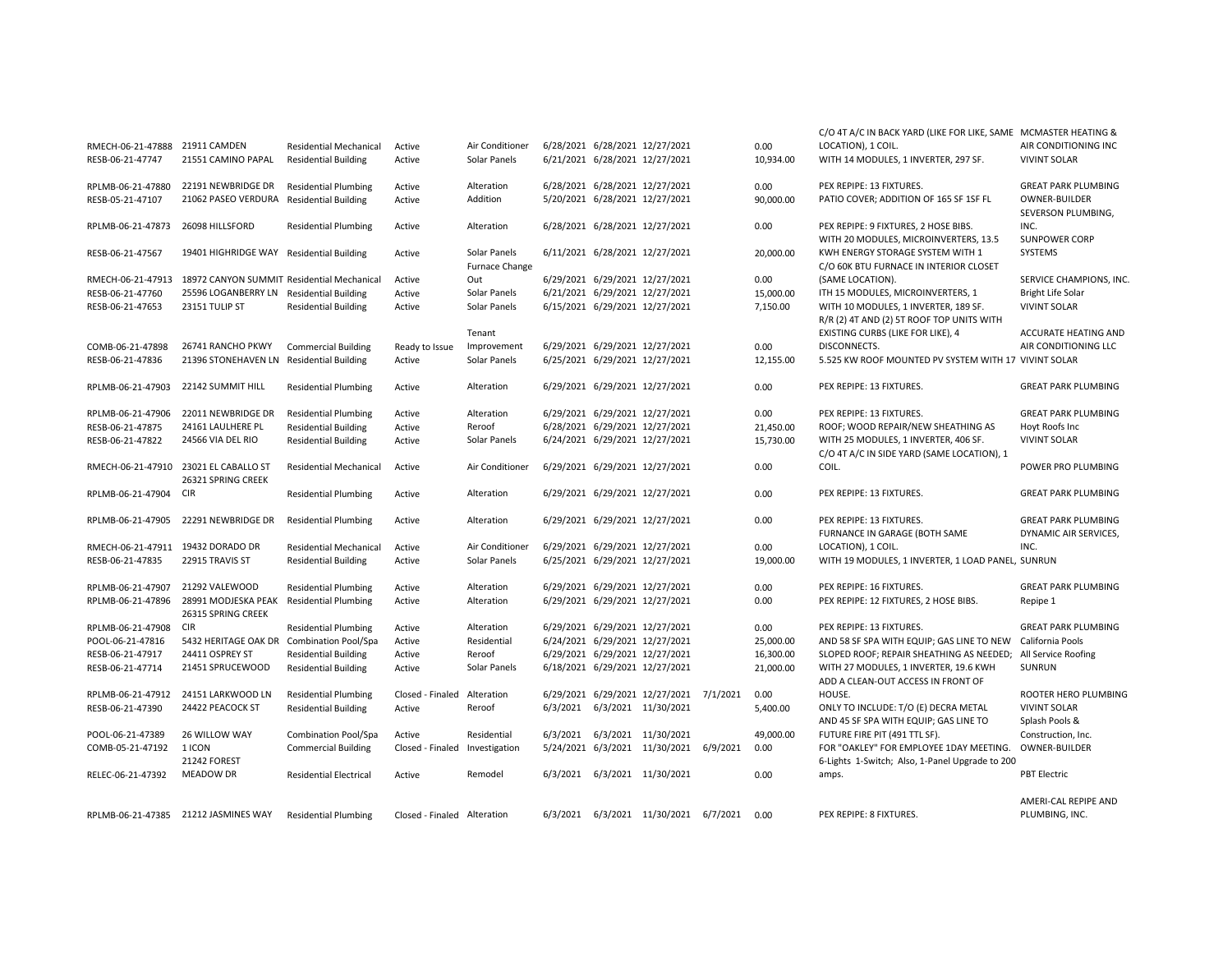|                                     |                                            |                               |                             |                       |           |                                    |            | IMPROVEMENTS TO "TWIN PEAKS PLAZA":                                                            |                                  |
|-------------------------------------|--------------------------------------------|-------------------------------|-----------------------------|-----------------------|-----------|------------------------------------|------------|------------------------------------------------------------------------------------------------|----------------------------------|
|                                     |                                            |                               |                             | Tenant                | 10/31/201 |                                    |            | EXTERIOR WORK TO INCLUDE: NEW EXTERIOR                                                         | Ed Grush General                 |
| COMB-10-19-36221                    | 23621 EL TORO RD                           | <b>Commercial Building</b>    | Active                      | Improvement           | 9         | 6/3/2021 11/30/2021                | 500.000.00 | STUCCO, SIDING, REPLACE EXISTING STORE                                                         | Contractor, Inc.                 |
| RPLMB-06-21-47391                   | 1 CAISSON LN                               | <b>Residential Plumbing</b>   | Closed - Finaled            | Alteration            | 6/3/2021  | 6/3/2021 11/30/2021 6/22/2021 0.00 |            | PEX REPIPE: 13 FIXTURES, 3 HOSE BIBS.                                                          | <b>REPIPE 1</b>                  |
|                                     |                                            |                               |                             |                       |           |                                    |            |                                                                                                | PACIFIC COAST COPPER             |
|                                     | RPLMB-06-21-47411 21842 BASS LAKE CIR      | <b>Residential Plumbing</b>   | Active                      | Alteration            |           | 6/3/2021 6/3/2021 11/30/2021       | 0.00       | PEX REPIPE: 16 FIXTURES.                                                                       | REPIPE, INC.                     |
| POOL-05-21-47320                    | 19345 JASPER HILL RD                       | Combination Pool/Spa          | Active                      | Residential           |           | 5/28/2021 6/3/2021 11/30/2021      | 40,000.00  | WITH EQUIPMENTS.                                                                               | <b>OWNER-BUILDER</b>             |
|                                     | 21781 MONTBURY DR                          |                               |                             | Solar Panels          |           | 5/11/2021 6/3/2021 11/30/2021      |            | WITH 18 MODULES, 1 INVERTER, MAIN PANEL                                                        | TREEIUM ENERGY, INC.             |
| RESB-05-21-46915                    |                                            | <b>Residential Building</b>   | Active                      |                       |           |                                    | 16,000.00  | UPGRADE TO 200A, 339 SF.                                                                       |                                  |
|                                     |                                            |                               |                             |                       |           |                                    |            |                                                                                                | AMERI-CAL REPIPE AND             |
| RPLMB-06-21-47387                   | 21202 JASMINES WAY                         | <b>Residential Plumbing</b>   | Closed - Finaled            | Alteration            | 6/3/2021  | 6/3/2021 11/30/2021 6/21/2021 0.00 |            | PEX REPIPE: 13 FIXTURES.                                                                       | PLUMBING, INC.                   |
| RELEC-06-21-47407                   | 23191 TULIP ST                             | <b>Residential Electrical</b> | Active                      | Alteration            | 6/3/2021  | 6/3/2021 11/30/2021                | 0.00       | RELOCATION OF 200A ELECTRIC PANEL.                                                             | <b>OWNER-BUILDER</b>             |
|                                     |                                            |                               |                             |                       |           |                                    |            | 200A MAIN SERVICE PANEL UPGRADE (SAME                                                          |                                  |
| RELEC-06-21-47383                   | 22115 RICHFORD DR                          | <b>Residential Electrical</b> | Active                      | Alteration            | 6/3/2021  | 6/3/2021 11/30/2021                | 0.00       | LOCATION).                                                                                     | MICHAEL WILLIAM WOOD             |
|                                     |                                            |                               |                             |                       |           |                                    |            | sheathing, as necessary. Install one (1) layer of                                              | <b>GUARDIAN ROOFS ENERGY</b>     |
| RESB-06-21-47402                    | 23152 TULIP ST                             | <b>Residential Building</b>   | Closed - Finaled            | Reroof                | 6/3/2021  | 6/3/2021 11/30/2021 7/2/2021       | 14.400.00  | Deck Defense underlayment (slope = 4:12);                                                      | SOLUTIONS                        |
|                                     |                                            |                               |                             |                       |           |                                    |            |                                                                                                |                                  |
|                                     |                                            |                               |                             |                       |           |                                    |            |                                                                                                | ENVIRONMENTAL                    |
|                                     |                                            |                               |                             |                       |           |                                    |            |                                                                                                | <b>ASSESSMENT SERVICES &amp;</b> |
|                                     |                                            |                               |                             | <b>Furnace Change</b> |           |                                    |            | C/O 50K BTU FURNANCE LOCATED IN GARAGE,                                                        | <b>EDUCATION OF</b>              |
| RMECH-06-21-47393 21446 KIRKWALL LN |                                            | <b>Residential Mechanical</b> | Active                      | Out                   | 6/3/2021  | 6/3/2021 11/30/2021                | 0.00       | LIKE FOR LIKE, (SAME LOCATION).                                                                | CALIFORNIA                       |
|                                     |                                            |                               |                             |                       |           |                                    |            |                                                                                                |                                  |
|                                     |                                            |                               |                             |                       |           |                                    |            |                                                                                                | AMERI-CAL REPIPE AND             |
|                                     | RPLMB-06-21-47386 21218 JASMINES WAY       | <b>Residential Plumbing</b>   | Closed - Finaled Alteration |                       | 6/3/2021  | 6/3/2021 11/30/2021 6/10/2021 0.00 |            | PEX REPIPE: 8 FIXTURES.                                                                        | PLUMBING, INC.                   |
|                                     | 26439 RANCHO                               |                               |                             |                       |           |                                    |            | SOLAR MODULES (23 KW WITH 2 INVERTERS)                                                         |                                  |
| COMB-08-19-34409                    | PARKWAY 115 & 120                          | <b>Commercial Building</b>    | Active                      | Solar Panels          | 8/1/2019  | 6/3/2021 11/30/2021                | 25,000.00  | ON A COMMERCIAL BUILDING - "GMEP                                                               | OWNER/BUILDER                    |
|                                     | 29022,29026,29032,290                      |                               |                             |                       |           |                                    |            | re-leveling) on Building #38 of "Canyon Rim                                                    | PACIFIC WESTERN                  |
|                                     | 36 CANYON RIM DR.                          |                               |                             |                       |           |                                    |            | Townhomes" - Install 95 pipe piles and re-level                                                | ENGINEERING                      |
| RESB-06-21-47576                    | <b>BLDG #38</b>                            | <b>Residential Building</b>   | Active                      | Foundation            |           | 6/11/2021 6/30/2021 12/27/2021     | 200,000.00 | foundation.                                                                                    | CONTRACTORS, INC.                |
| RESB-06-21-47676                    | 1652 SONORA CREEK LN                       | <b>Residential Building</b>   | Active                      | Solar Panels          |           | 6/16/2021 6/30/2021 12/27/2021     | 29,000.00  | WITH 24 MODULES, MICROINVERTERS, 1                                                             | Barnes Solar, Inc.               |
|                                     | 29052,29056,29062,290<br>66 CANYON RIM DR. |                               |                             |                       |           |                                    |            | re-leveling) on Building #37 of "Canyon Rim<br>Townhomes" - Install 92 pipe piles and re-level | PACIFIC WESTERN<br>ENGINEERING   |
| RESB-06-21-47577                    | <b>BLDG #37</b>                            |                               | Active                      | Foundation            |           | 6/11/2021 6/30/2021 12/27/2021     | 200,000.00 | foundation.                                                                                    | CONTRACTORS, INC.                |
|                                     | 24411 MOCKING BIRD                         | <b>Residential Building</b>   |                             | Patio Cover (Over     |           |                                    |            | CONSTRUCTION OF 250 SF METAL SOLID ROOF                                                        |                                  |
| RESB-06-21-47813                    | PL                                         | <b>Residential Building</b>   | Active                      | 200 sq. ft.)          |           | 6/24/2021 6/30/2021 12/27/2021     | 10,000.00  | ATTACHED PATIO COVER WITH 3 REC, 8 LIGHTS, MDS CONSTRUCTION                                    |                                  |
|                                     | 592 SERRANO SUMMIT                         |                               |                             |                       |           |                                    |            | / 2,639 sq. ft. / Garage 424 sq. ft. / Porch 41 sq.                                            | LENNAR HOMES OF CA.              |
| RESB-06-21-47515                    | <b>DRIVE</b>                               | <b>Residential Building</b>   | Active                      | New                   | 6/8/2021  | 6/30/2021 12/28/2021               | 333,504.00 | ft. / Outdoor Room 134 SF / Deck 134 SF / (9)                                                  | INC.                             |
|                                     | 587 SERRANO SUMMIT                         |                               |                             |                       |           |                                    |            | Plan 3-XC / 3,300 sq. ft. / Garage 421 sq. ft. /                                               | LENNAR HOMES OF CA,              |
| RESB-06-21-47508                    | <b>DRIVE</b>                               | <b>Residential Building</b>   | Active                      | New                   |           | 6/8/2021 6/30/2021 12/28/2021      | 409,356.00 | Porch 18 sq. ft. / Outdoor Room 192 SF / 2'd                                                   | INC.                             |
| RESB-06-21-47925                    | 24812 LOBO DR                              | <b>Residential Building</b>   | Active                      | Reroof                |           | 6/30/2021 6/30/2021 12/27/2021     | 11,450.00  | sheathing, as necessary; Install one layer of 30# VIVINT SOLAR                                 |                                  |
| RESB-06-21-47625                    | 25156 CALLE BUSCA                          | <b>Residential Building</b>   | Active                      | Solar Panels          |           | 6/15/2021 6/30/2021 12/27/2021     | 36,000.00  | WITH 25 MODULES, 1 INVERTER, 492 SF.                                                           | <b>TESLA</b>                     |
| RESB-06-21-47470                    | 21852 DREXEL WAY                           | <b>Residential Building</b>   | Active                      | Solar Panels          | 6/7/2021  | 6/30/2021 12/27/2021               | 17,000.00  | WITH 17 MODULES, 1 INVERTER, 341.50 SF.                                                        | <b>FREEDOM FOREVER</b>           |
|                                     | 598 SERRANO SUMMIT                         |                               |                             |                       |           |                                    |            | / 2,638 sq. ft. / Garage 454 sq. ft. / Porch 57 sq.                                            | LENNAR HOMES OF CA,              |
| RESB-06-21-47507                    | DRIVE                                      | <b>Residential Building</b>   | Active                      | New                   | 6/8/2021  | 6/30/2021 12/28/2021               | 341,222.00 | ft. / Outdoor Room 161 SF / View Deck 161 SF / INC.                                            |                                  |
|                                     |                                            |                               |                             |                       |           |                                    |            |                                                                                                | All American Repipe &            |
| RPLMB-06-21-47927                   | 19521 MISTY RIDGE LN                       | <b>Residential Plumbing</b>   | Active                      | Alteration            |           | 6/30/2021 6/30/2021 12/27/2021     | 0.00       | PEX Repipe (10 fixtures & 2 hose bibbs)                                                        | Plumbing, Inc.                   |
|                                     | 25651 ATLANTIC OCEAN                       |                               |                             | Tenant                |           |                                    |            | DUAL-PORTS EV CHARGER STATIONS WITH (1)                                                        | Video Voice Data                 |
| COMB-05-21-46774                    | DR                                         | <b>Commercial Building</b>    | Active                      | Improvement           | 5/3/2021  | 6/30/2021 12/27/2021               | 80,000.00  | DEDICATED 40A BREAKER AND (1) CONDUIT                                                          | Communications                   |
| RESB-06-21-47568                    | 22421 GOLDRUSH                             | <b>Residential Building</b>   | Active                      | Solar Panels          |           | 6/11/2021 6/30/2021 12/27/2021     | 16,000.00  | WITH 24 MODULES, 1 INVERTER, 472 SF.                                                           | <b>TESLA</b>                     |
|                                     | 599 SERRANO SUMMIT                         |                               |                             |                       |           |                                    |            | Plan 3-XB / 3,300 sq. ft. / Garage 421 sq. ft. /                                               | LENNAR HOMES OF CA,              |
| RESB-06-21-47510                    | <b>DRIVE</b>                               | <b>Residential Building</b>   | Active                      | New                   | 6/8/2021  | 6/30/2021 12/28/2021               | 409,356.00 | Porch 23 sq. ft. / Outdoor Room 192 SF / 2'd                                                   | INC.                             |
|                                     | 586 SERRANO SUMMIT                         |                               |                             |                       |           |                                    |            | Garage 421 sq. ft. / Porch 26 sq. ft. / Outdoor                                                | LENNAR HOMES OF CA,              |
| RESB-06-21-47517                    | <b>DRIVE</b>                               | <b>Residential Building</b>   | Active                      | New                   |           | 6/8/2021 6/30/2021 12/28/2021      | 340,537.00 | Room 192 sq. Ft. / Deck 154 Sq. Ft. / (9) Solar                                                | INC.                             |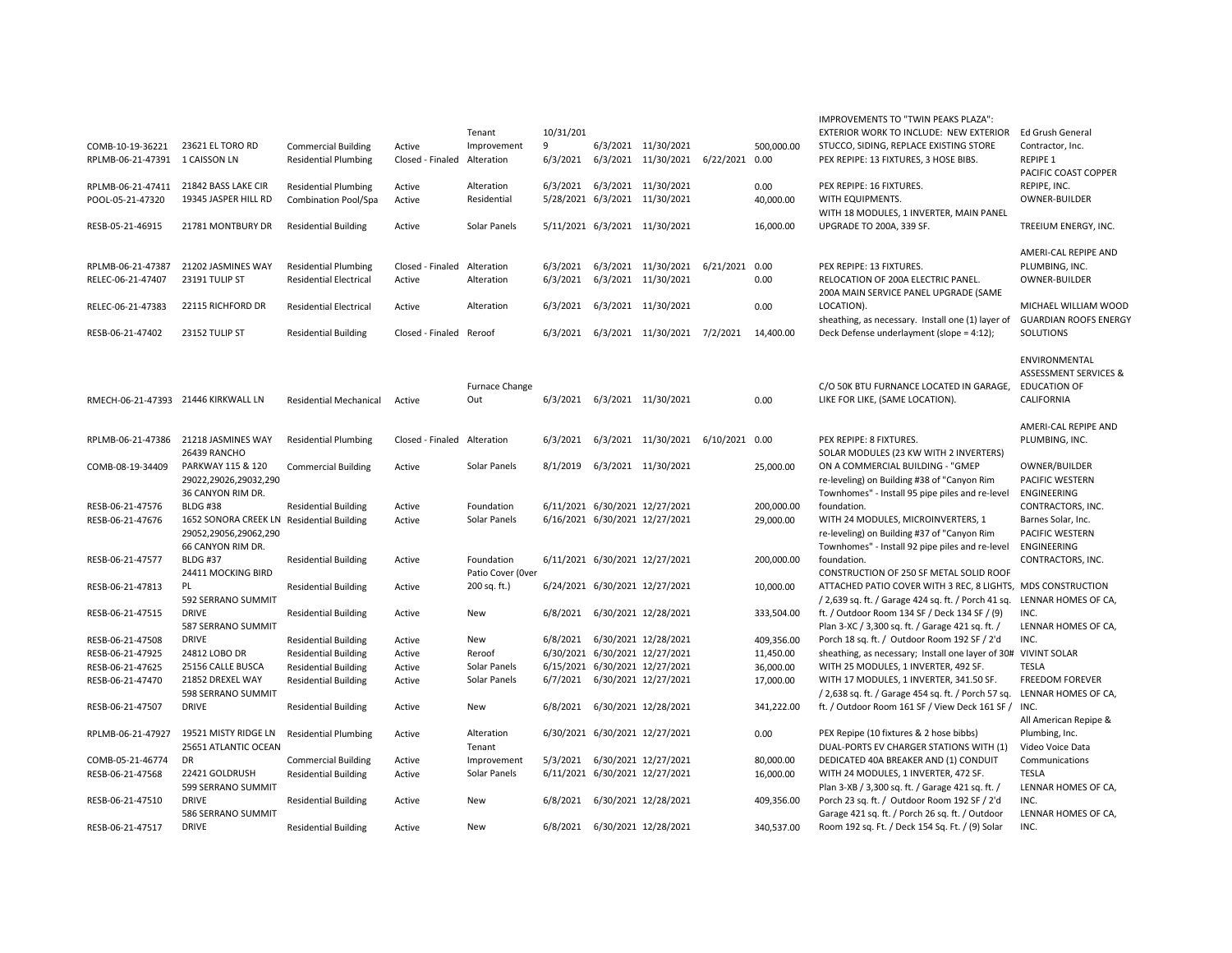| RESB-06-21-47838                    | <b>44 FUCHSIA</b><br>593 SERRANO SUMMIT                      | <b>Residential Building</b>   | Active                        | Solar Panels    |          |                              | 6/25/2021 6/30/2021 12/27/2021          |                     | 22,164.00  | WITH 22 MODULES, MICROINVERTERS, 1 LOAD<br>2A(R)/ 2,637 sq. ft. / Garage 424 sq. ft. / Porch | ALTAIR SOLAR INC<br>LENNAR HOMES OF CA,          |
|-------------------------------------|--------------------------------------------------------------|-------------------------------|-------------------------------|-----------------|----------|------------------------------|-----------------------------------------|---------------------|------------|----------------------------------------------------------------------------------------------|--------------------------------------------------|
| RESB-06-21-47512                    | <b>DRIVE</b><br>27051 TOWNE CENTRE                           | <b>Residential Building</b>   | Active                        | New<br>Tenant   | 6/8/2021 |                              | 6/30/2021 12/28/2021                    |                     | 333,504.00 | 23 sq. ft. / Outdoor Room 134 SF / Deck 134 SF / INC.<br><b>BENEFITS" TO INCLUDE</b>         |                                                  |
| COMB-05-21-46788                    | DR 210<br>581 SERRANO SUMMIT                                 | <b>Commercial Building</b>    | Active                        | Improvement     | 5/4/2021 |                              | 6/30/2021 12/27/2021                    |                     | 194,843.00 | DEMOLISH/CONSTRUCTION WALLS AND<br>1B(R) / 2,639 sq. ft. / Garage 460 sq. ft. / Porch        | <b>Esplanade Builders</b><br>LENNAR HOMES OF CA, |
| RESB-06-21-47506                    | <b>DRIVE</b>                                                 | <b>Residential Building</b>   | Active                        | New             | 6/8/2021 |                              | 6/30/2021 12/28/2021                    |                     | 341,222.00 | 57 sq. ft. / Outdoor Room 161 SF / View Deck<br>WITH 16 MODULES, MICROINVERTERS, 1           | INC.<br><b>BAKER ELECTRIC HOME</b>               |
| RESB-06-21-47472                    | 23092 EL CABALLO ST                                          | <b>Residential Building</b>   | Active                        | Solar Panels    | 6/7/2021 |                              | 6/30/2021 12/27/2021                    |                     | 16,627.00  | COMBINER BOX, 297.50 SF.<br>and storage of existing tiles from solar array                   | <b>ENERGY</b>                                    |
| RESB-06-21-47924                    | 24771 VIA DEL RIO                                            | <b>Residential Building</b>   | Active                        | Reroof          |          |                              | 6/30/2021 6/30/2021 12/27/2021          |                     | 5,700.00   | sections (15 squares); Replace sheathing, as                                                 | <b>VIVINT SOLAR</b>                              |
| RESB-06-21-47627                    | 35 ESTERNAY DR                                               | <b>Residential Building</b>   | Active                        | Solar Panels    |          |                              | 6/15/2021 6/30/2021 12/27/2021          |                     | 24,000.00  | WITH 36 MODULES, 2 INVERTERS, 1 LOAD<br>and storage of existing tiles from solar array       | <b>TESLA</b>                                     |
| RESB-06-21-47926                    | 24566 VIA DEL RIO                                            | <b>Residential Building</b>   | Active                        | Reroof          |          |                              | 6/30/2021 6/30/2021 12/27/2021          |                     | 6,450.00   | sections (11 squares); Replace sheathing, as                                                 | <b>VIVINT SOLAR</b>                              |
| RESB-06-21-47929                    | 21791 JOHNSTONE DR                                           | <b>Residential Building</b>   | Active                        | Reroof          |          |                              | 6/30/2021 6/30/2021 12/27/2021          |                     | 6,000.00   | STORE TILES; T/O (E) UNDERLAYMENT; INSTALL                                                   | Alas And Bravo                                   |
| RESB-06-21-47827                    | 25267 PANA CT                                                | <b>Residential Building</b>   | Active                        | Solar Panels    |          |                              | 6/25/2021 6/30/2021 12/27/2021          |                     | 19,826.00  | SYSTEMW ITH 16 MODULES, MICROINVERTERS,                                                      | ALTAIR SOLAR INC<br>All American Repipe &        |
| RPLMB-06-21-47928                   | 22075 PHEASANT ST                                            | <b>Residential Plumbing</b>   | Active                        | Alteration      |          |                              | 6/30/2021 6/30/2021 12/27/2021          |                     | 0.00       | PEX Repipe (14 fixtures plus 2 hose bibbs)                                                   | Plumbing, Inc.                                   |
| RESB-06-21-47565                    | 20915 COVENTRY LN                                            | <b>Residential Building</b>   | Active                        | Solar Panels    |          |                              | 6/11/2021 6/30/2021 12/27/2021          |                     | 50,000.00  | WITH 49 MODULES, 2 INVERTERS, 1 LOAD                                                         | <b>FREEDOM FOREVER</b>                           |
| CELEC-06-21-47923                   | 23619.5 EL TORO RD                                           | <b>Commercial Electrical</b>  | Closed - Finaled Meter        |                 |          |                              | 6/30/2021 6/30/2021 12/27/2021 7/2/2021 |                     | 0.00       | construction work in retail plaza.                                                           | Power Plus                                       |
|                                     | 22302, 22306, 22312,                                         |                               |                               |                 |          |                              |                                         |                     |            | existing sloped roof and flat roof; Replace                                                  |                                                  |
|                                     | 22316 SUMMIT HILL DR                                         |                               |                               |                 |          |                              |                                         |                     |            | plywood deck & fascia board, as needed.                                                      | Fontaine Weatherproofing,                        |
| RESB-06-21-47374                    | <b>BLDG #69</b>                                              | <b>Residential Building</b>   | Active                        | Reroof          | 6/2/2021 | 6/4/2021 12/1/2021           |                                         |                     | 21,993.00  | SLOPED ROOF (4,830 SF): Install GAF Shingle                                                  | Inc.                                             |
|                                     |                                                              |                               |                               |                 |          |                              |                                         |                     |            | location) with Disconnect; 1-Coil; 1-FAU                                                     |                                                  |
| RMECH-06-21-47441 23011 BELQUEST DR | 24871 ROLLINGWOOD                                            | <b>Residential Mechanical</b> | Active                        | Alteration      | 6/4/2021 | 6/4/2021 12/1/2021           |                                         |                     | 0.00       | Changeout (75,000 BTU, in same attic location)<br>C/O 50 GAL WATER HEATER LOCATED IN         | Best Comfort Systems, Inc.                       |
| RPLMB-06-21-47437                   | RD                                                           | <b>Residential Plumbing</b>   | Closed - Finaled Water Heater |                 | 6/4/2021 | 6/4/2021 12/1/2021           |                                         | 6/25/2021 0.00      |            | GARAGE (SAME LOCATION).                                                                      | SERVICE CHAMPIONS, INC.                          |
|                                     | 22271, 22275, 22281,                                         |                               |                               |                 |          |                              |                                         |                     |            | existing sloped roof and flat roof; Replace                                                  |                                                  |
|                                     | 22285 NEWBRIDGE WAY                                          |                               |                               |                 |          |                              |                                         |                     |            | plywood deck & fascia board, as needed.                                                      | Fontaine Weatherproofing,                        |
| RESB-06-21-47373                    | BLDG#1                                                       | <b>Residential Building</b>   | Active                        | Reroof          | 6/2/2021 | 6/4/2021 12/1/2021           |                                         |                     | 21,993.00  | SLOPED ROOF (4,830 SF): Install GAF Shingle                                                  | Inc.                                             |
| RESB-08-20-41657                    | 5477 HERITAGE OAK                                            | <b>Residential Building</b>   | Active                        | Solar Panels    |          | 8/19/2020 6/4/2021 12/1/2021 |                                         |                     | 9,152.00   | WITH 13 MODULES, 1 INVERTER, 233 SF.                                                         | <b>VIVINT SOLAR</b>                              |
|                                     |                                                              |                               |                               |                 |          | 6/4/2021 12/1/2021           |                                         |                     |            | FURNACE LOCATED IN GARAGE (BOTH SAME                                                         | <b>GREENSTAR HOME</b><br><b>SERVICES</b>         |
|                                     | RMECH-06-21-47438 23432 BLUE BIRD DR<br>22282, 22286, 22292, | <b>Residential Mechanical</b> | Active                        | Air Conditioner | 6/4/2021 |                              |                                         |                     | 0.00       | LOCATION), 1 COIL.<br>existing sloped roof and flat roof; Replace                            |                                                  |
|                                     | 22296 SUMMIT HILL DR                                         |                               |                               |                 |          |                              |                                         |                     |            | plywood deck & fascia board, as needed.                                                      | Fontaine Weatherproofing,                        |
| RESB-06-21-47375                    | <b>BLDG #32</b>                                              | <b>Residential Building</b>   | Active                        | Reroof          | 6/2/2021 | 6/4/2021 12/1/2021           |                                         |                     | 21,993.00  | SLOPED ROOF (4,830 SF): Install GAF Shingle                                                  | Inc.                                             |
|                                     |                                                              |                               |                               |                 |          |                              |                                         |                     |            | C/O 4T HEAT PUMP IN SIDE YARD AND 60K AIR                                                    |                                                  |
| RMECH-06-21-47439                   | <b>39 BONITA VISTA</b>                                       | <b>Residential Mechanical</b> | Active                        | Air Conditioner | 6/4/2021 | 6/4/2021 12/1/2021           |                                         |                     | 0.00       | HANDLER IN ATTIC (BOTH SAME LOCATION).                                                       | <b>JUST RIGHT SERVICES</b>                       |
| RESB-06-21-47442                    | LN                                                           | <b>Residential Building</b>   | Closed - Finaled Reroof       |                 | 6/4/2021 | 6/4/2021 12/1/2021           |                                         | 6/21/2021 15,000.00 |            | of 30# felt paper (slope=7:12); Install wood                                                 | Envision Roofing, Inc.                           |
|                                     |                                                              |                               |                               |                 |          |                              |                                         |                     |            | FURNACE IN INTERIOR CLOSET (BOTH SAME                                                        | <b>SELECT HOME</b>                               |
| RMECH-06-21-47436                   | 21781 MICHIGAN LN                                            | Residential Mechanical        | Active                        | Air Conditioner | 6/4/2021 | 6/4/2021 12/1/2021           |                                         |                     | 0.00       | LOCATION), 1 COIL, DISCONNECT, (DUCTWORK: IMPROVEMENTS                                       |                                                  |
|                                     |                                                              |                               |                               |                 |          |                              |                                         |                     |            | DISHWASHER; 1 HOOD; KITCHEN CABINETS AND Jem Remodel &                                       |                                                  |
| RESB-06-21-47440                    | 19586 DORADO DR                                              | <b>Residential Building</b>   | Active                        | Remodel         | 6/4/2021 | 6/4/2021 12/1/2021           |                                         |                     | 0.00       | COUNTER TOPS; 6 SINKS; 3 TOILETS; 1 TUB; 3                                                   | Construction, Inc.                               |
|                                     | 22232, 22236, 22242,                                         |                               |                               |                 |          |                              |                                         |                     |            | existing sloped roof and flat roof; Replace                                                  |                                                  |
|                                     | 22246 NEWBRIDGE WAY                                          |                               |                               |                 |          |                              |                                         |                     |            | plywood deck & fascia board, as needed.                                                      | Fontaine Weatherproofing,                        |
| RESB-06-21-47372                    | <b>BLDG #35</b>                                              | <b>Residential Building</b>   | Active                        | Reroof          | 6/2/2021 | 6/4/2021 12/1/2021           |                                         |                     | 21,993.00  | SLOPED ROOF (4,830 SF): Install GAF Shingle                                                  | Inc.                                             |
| RESB-06-21-47464                    | LANE                                                         | <b>Residential Building</b>   | Active                        | Remodel         | 6/7/2021 | 6/7/2021 12/6/2021           |                                         |                     | 8,000.00   | OF CALIFORNIA ROOM, 1 ELEC OUTLET.                                                           | OWNER-BUILDER                                    |
| RPLMB-06-21-47474                   | 22032 LAKELAND AV                                            | <b>Residential Plumbing</b>   | Active                        | Alteration      | 6/7/2021 | 6/7/2021 12/6/2021           |                                         |                     | 0.00       | permaliner.                                                                                  | <b>Rescue Rooter</b>                             |
|                                     |                                                              |                               |                               |                 |          |                              |                                         |                     |            | REPAIR WOOD AS NEEDED; INSTALL 1 LAYER                                                       | SANCHEZ SINGLE PLY                               |
| RESB-06-21-47473                    | 21295 VINTAGE WAY                                            | <b>Residential Building</b>   | Active                        | Reroof          | 6/7/2021 | 6/7/2021 12/6/2021           |                                         |                     | 15,000.00  | #30 FELT; INSTALL EAGELITE CONCRETE MALIBU ROOFING                                           |                                                  |
|                                     |                                                              |                               |                               |                 |          |                              |                                         |                     |            | fireplace & guardrail, remove & replace 2                                                    |                                                  |
| RESB-05-21-47102                    | 3 ODESSA                                                     | <b>Residential Building</b>   | Active                        | Loft            |          | 5/20/2021 6/7/2021 12/6/2021 |                                         |                     | 20,000.00  | windows, remove chimney below roof & seal                                                    | John T. Ertz, Inc.                               |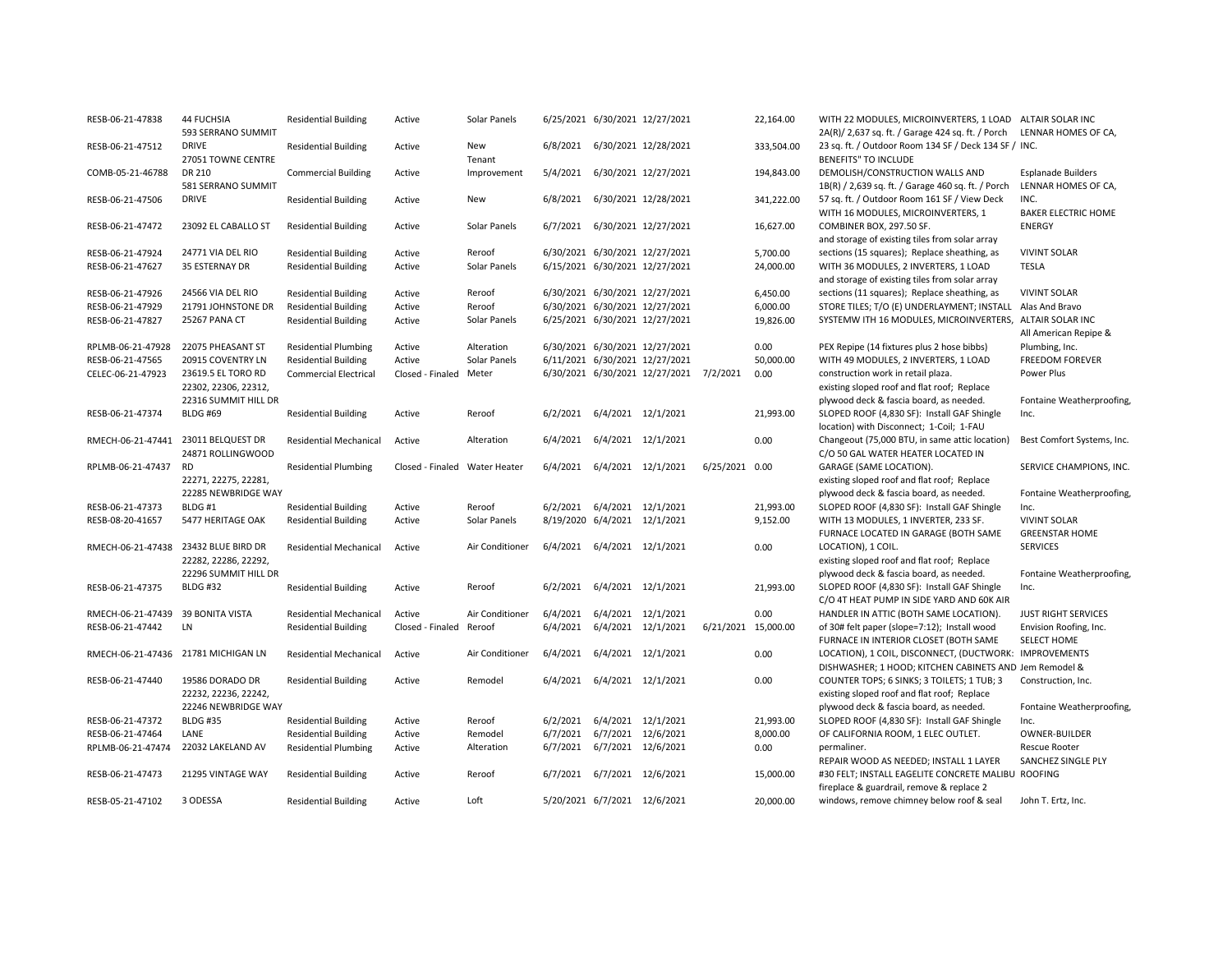|                                      | RPLMB-06-21-47462 21172 GLADIOLOS WAY Residential Plumbing |                               | Closed - Finaled Alteration   |                 |          |                              | 6/7/2021 6/7/2021 12/6/2021   | 6/10/2021 0.00      |            | PEX REPIPE: 13 FIXTURES.<br>CONSTRUCTION OF 550 SF STANDARD POOL  | PLUMBING, INC.                |
|--------------------------------------|------------------------------------------------------------|-------------------------------|-------------------------------|-----------------|----------|------------------------------|-------------------------------|---------------------|------------|-------------------------------------------------------------------|-------------------------------|
| POOL-06-21-47399                     | 24116 BIG TIMBER ST                                        | Combination Pool/Spa          | Active                        | Residential     |          | 6/3/2021 6/7/2021 12/6/2021  |                               |                     | 37,000.00  | AND 36 SF SPA WITH EQUIPMENT (586 TTL SF).                        | <b>BRIAN'S POOL PLASTER</b>   |
| RESB-05-21-47197                     | 22452 RIPPLING BROOK Residential Building                  |                               | Closed - Finaled Solar Panels |                 |          |                              | 5/24/2021 6/7/2021 12/6/2021  | 6/29/2021 25,000.00 |            | WITH 20 MODULES, 1 INVERTER, 377 SF.                              | Orange County Solar           |
| RESB-06-21-47363                     | 5597 HERITAGE OAK DR Residential Building                  |                               | Active                        | Solar Panels    |          | 6/2/2021 6/7/2021 12/6/2021  |                               |                     | 9,152.00   | SYSTEMW ITH 13 MODULES, 1 INVERTER, 233                           | <b>VIVINT SOLAR</b>           |
|                                      |                                                            |                               |                               |                 |          |                              |                               |                     |            | SYSTEMW ITH 21 MODULES, MICROINVERTERS, TLP Electric Integrations |                               |
| RESB-05-21-47272                     | 26411 ELMCREST WAY                                         | <b>Residential Building</b>   | Active                        | Solar Panels    |          |                              | 5/27/2021 6/7/2021 12/6/2021  |                     | 36,824.00  | 1 COMBINER BOX, 441 SF.                                           | Inc.                          |
|                                      |                                                            |                               |                               |                 |          |                              |                               |                     |            | Kitchen - 1-New Gas Line to change range from                     |                               |
|                                      | 21242 FOREST                                               |                               |                               |                 |          |                              |                               |                     |            | electric to gas, 1-Sink, 1 Hood, new cabinets,                    | <b>Endeavour Remodeling</b>   |
| RESB-06-21-47388                     | <b>MEADOW DR</b>                                           |                               | Active                        | Remodel         |          | 6/3/2021 6/7/2021 12/6/2021  |                               |                     | 25,000.00  | countertops, flooring. PLEASE NOTE: Electrical                    | Construction                  |
|                                      | 21.5 LUMINOSA                                              | <b>Residential Building</b>   |                               |                 |          |                              | 6/7/2021 6/7/2021 12/6/2021   | 6/8/2021            | 0.00       | (SHEA HOMES) FOR A CONSTRUCTION SITE.                             | Power Plus                    |
| CELEC-06-21-47459                    |                                                            | <b>Commercial Electrical</b>  | Closed - Finaled Meter        |                 |          |                              |                               |                     |            | FURNANCE IN INTERIOR CLOSET (BOTH SAME                            |                               |
|                                      |                                                            |                               |                               |                 |          | 6/7/2021 6/7/2021 12/6/2021  |                               |                     | 0.00       |                                                                   | 1st Choice Heating & Ai       |
| RMECH-06-21-47475 17 LA PERLA        |                                                            | <b>Residential Mechanical</b> | Active                        | Air Conditioner |          |                              |                               |                     |            | LOCATION), 1 COIL; DISCONNECT.                                    | Conditioning, Inc.            |
| RMECH-06-21-47463                    | SADDLEBACK                                                 | <b>Residential Mechanical</b> | Active                        | Air Conditioner |          |                              | 6/7/2021 6/7/2021 12/6/2021   |                     | 0.00       | LOCATION), 1 COIL.                                                | <b>LEWIS AIR</b>              |
| RESB-05-21-47273                     | 1586 VIEJO RIDGE                                           | <b>Residential Building</b>   | Closed - Finaled Solar Panels |                 |          |                              | 5/27/2021 6/7/2021 12/6/2021  | 6/11/2021           | 10,000.00  | SYSTEMW ITH 10 MODULES, 1 INVERTER,                               | <b>FREEDOM FOREVER</b>        |
|                                      |                                                            |                               |                               |                 |          |                              |                               |                     |            | guardrail, remove & replace two windows, and                      |                               |
| RESB-05-21-47103                     | 1 COZUMEL                                                  | <b>Residential Building</b>   | Active                        | Addition        |          | 5/20/2021 6/7/2021 12/6/2021 |                               |                     | 25,000.00  | remove one window & fill-in opening. Add loft                     | John T. Ertz, Inc.            |
| RESB-06-21-47461                     | 22115 RICHFORD DR                                          | <b>Residential Building</b>   | Closed - Finaled Reroof       |                 |          |                              | 6/7/2021 6/7/2021 12/6/2021   | 6/14/2021 12,000.00 |            | STACK THEM; REPAIR SHEATHING AS NEEDED;                           | <b>SHORELINE ROOF</b>         |
|                                      |                                                            |                               |                               |                 |          |                              |                               |                     |            | INSTALL 7/16" OSB SHEATHING AS NEEDED;                            |                               |
| RESB-06-21-47496                     | 25376 CHEROKEE WAY                                         | <b>Residential Building</b>   | Active                        | Reroof          |          |                              | 6/8/2021 6/8/2021 12/6/2021   |                     | 18,000.00  | INSTALL IN 1 LAYER SYNTHETIC                                      | JORDAN ROOF COMPAN            |
|                                      |                                                            |                               |                               |                 |          |                              |                               |                     |            | CONVERT EXISTING TUB TO SHOWER (NEW TILE                          |                               |
|                                      |                                                            |                               |                               |                 |          |                              |                               |                     |            | WALLS / HOT MOP), 2 SINKS, 1 TOILET, 1 FAN, 2 VARKEL CONSTRUCTION |                               |
| RESB-06-21-47457                     | 24792 ELDAMAR AV                                           | <b>Residential Building</b>   | Active                        | Remodel         |          |                              | 6/7/2021 6/8/2021 12/6/2021   |                     | 16,000.00  | REC, 4 LIGHTS, 2 SW. ADDITIONAL WORK NEAR INC.                    |                               |
|                                      |                                                            |                               |                               |                 |          |                              |                               |                     |            | COIL, DISCONNECT. NOTE: THIS IS                                   |                               |
| CMECH-06-21-47505 28611 BROOKHILL RD |                                                            | <b>Commercial Mechanical</b>  | Active                        | Air Conditioner |          |                              | 6/8/2021 6/8/2021 12/6/2021   |                     | 0.00       | RESIDENTIAL (USER ERROR)                                          | WHITE MECHANICAL IN           |
|                                      |                                                            |                               |                               |                 |          |                              |                               |                     |            | C/O 3T A/C IN BACKYARD AND 40K BTU                                |                               |
|                                      |                                                            |                               |                               |                 |          |                              |                               |                     |            | FURNACE IN ATTIC (LIKE FOR LIKE, BOTH SAME                        | <b>MCMASTER HEATING &amp;</b> |
| RMECH-06-21-47504                    | 25206 CHESTNUTWOOD Residential Mechanical                  |                               | Active                        | Air Conditioner |          | 6/8/2021 6/8/2021 12/6/2021  |                               |                     | 0.00       | LOCATION), 1 COIL, 6 DUCTS.                                       | AIR CONDITIONING INC          |
| RESB-06-21-47366                     | <b>46 ESTERNAY DR</b>                                      | <b>Residential Building</b>   | Closed - Finaled Solar Panels |                 | 6/2/2021 |                              | 6/8/2021 12/6/2021            | 7/1/2021            | 8,000.00   | WITH 18 MODULES, MICRO INVERTERS, 1                               | SOLAR OPTIMUM                 |
|                                      |                                                            |                               |                               |                 |          |                              |                               |                     |            | CHANGE OUT 4T AC UNIT IN SIDE YARD (SAME                          |                               |
| RMECH-06-21-47501 7 ENCINAL          |                                                            | <b>Residential Mechanical</b> | Active                        | Air Conditioner |          |                              | 6/8/2021 6/8/2021 12/6/2021   |                     | 0.00       | LOCATION) WITH COIL AND DISCONNECT.                               | White Mechanical, Inc.        |
|                                      |                                                            |                               |                               |                 |          |                              |                               |                     |            | INCLUDE: NEW DRY WALLS WITH CEILING/WALL                          |                               |
|                                      |                                                            |                               |                               |                 |          |                              |                               |                     |            | R-30 INSULATION WITHIN BEDROOM #1 AND                             | <b>BRAD LANDRY BRAD</b>       |
| RESB-06-21-47495                     | 24001 CARMEL DR                                            | <b>Residential Building</b>   | Active                        | Remodel         |          |                              | 6/8/2021 6/8/2021 12/6/2021   |                     | 18,000.00  | HALLWAY; BEDROOM #1 PARTIAL RE-WIRE                               | <b>LANDRY CONSTRUCTIO</b>     |
| RPLMB-06-21-47497                    | 44 TESSERA AV                                              | <b>Residential Plumbing</b>   | Closed - Finaled Alteration   |                 |          |                              | 6/8/2021 6/8/2021 12/6/2021   | 6/28/2021 0.00      |            | PEX REPIPE: 16 FIXTURES, 2 HOSE BIBS.                             | <b>REPIPE 1</b>               |
| RESB-06-21-47468                     | 22971 CAVANAUGH RD                                         | <b>Residential Building</b>   | Active                        | Solar Panels    |          |                              | 6/7/2021 6/8/2021 12/6/2021   |                     | 8,580.00   | WITH 12 MODULES, 1 INVERTER, 215.4 SF.                            | <b>VIVINT SOLAR</b>           |
| RPLMB-06-21-47498                    | 28975 LIVE OAK CIR                                         | <b>Residential Plumbing</b>   | Closed - Finaled Alteration   |                 |          |                              | 6/8/2021 6/8/2021 12/6/2021   | 6/22/2021           | 0.00       | PEX REPIPE: 16 FIXTURES, 2 HOSE BIBS.                             | <b>REPIPE 1</b>               |
| RESB-05-21-47089                     | 25651 HEATHEROW CIR Residential Building                   |                               | Active                        | Solar Panels    |          |                              | 5/19/2021 6/8/2021 12/6/2021  |                     | 12.870.00  | INSTALL 5.85 KW ROOF MOUNTED PV SYSTEM                            | <b>VIVINT SOLAR</b>           |
| RESB-06-21-47466                     | 24672 BELGREEN PL                                          | <b>Residential Building</b>   | Active                        | Solar Panels    | 6/7/2021 |                              | 6/8/2021 12/6/2021            |                     | 11,440.00  | WITH 16 MODULES, 1 INVERTER, 291 SF.                              | <b>VIVINT SOLAR</b>           |
| RESB-06-21-47485                     | 21535 CALLE OTONO                                          | <b>Residential Building</b>   | Active                        | Reroof          |          |                              | 6/8/2021 6/8/2021 12/6/2021   |                     | 10,875.00  | REPAIR WOOD AS NEEDED, INSTALL 2 LAYERS                           | <b>VIVINT SOLAR</b>           |
|                                      |                                                            |                               |                               |                 |          |                              |                               |                     |            | FURNACE IN ATTIC (LIKE FOR LIKE, BOTH IN                          |                               |
| RMECH-06-21-47502 7 VITALE LN        |                                                            | <b>Residential Mechanical</b> | Active                        | Air Conditioner | 6/8/2021 |                              | 6/8/2021 12/6/2021            |                     | 0.00       | SAME LOCATION), COIL, DISCONECT.                                  | WHITE MECHANICAL IN           |
|                                      | 25800 COMMERCENTRE                                         |                               |                               |                 |          |                              |                               |                     |            | REPAIR AS NEEDED; RE-ROOF WITH 60 MIL TPO                         |                               |
| COMB-06-21-47359                     | DR                                                         | <b>Commercial Building</b>    | Closed - Finaled Reroof       |                 |          |                              | 6/2/2021 6/8/2021 12/6/2021   | 7/1/2021            | 240,000.00 | MEMBRANE.                                                         | A A A ROOFING BY GEN          |
| RESB-06-21-47491                     | 21402 LAKE FOREST DR Residential Building                  |                               | Active                        | Reroof          |          |                              | 5/27/2021 6/9/2021 12/13/2021 |                     | 19,000.00  | TILES; REMOVE (E) UNDERLAYMENT AND                                | Gorman Roofing                |
|                                      |                                                            |                               |                               |                 |          |                              |                               |                     |            | GAL WATER HEATER IN THE GARAGE (SAME                              | All American Repipe &         |
| RPLMB-06-21-47528                    | 21161 SKYLARK DR                                           | <b>Residential Plumbing</b>   | Closed - Finaled              | Alteration      |          |                              | 6/9/2021 6/9/2021 12/6/2021   | 6/21/2021           | 0.00       | LOCATION).                                                        | Plumbing, Inc.                |
|                                      | 21502 LAKE FOREST DR                                       |                               |                               |                 |          |                              |                               |                     |            |                                                                   |                               |
| RESB-06-21-47430                     |                                                            | <b>Residential Building</b>   | Active                        | Reroof          |          |                              | 5/27/2021 6/9/2021 12/13/2021 |                     | 18,000.00  | TILES; REMOVE (E) UNDERLAYMENT AND                                | Gorman Roofing                |
| RESB-06-21-47426                     | 21522 LAKE FOREST DR                                       | <b>Residential Building</b>   | Active                        | Reroof          |          |                              | 5/27/2021 6/9/2021 12/13/2021 |                     | 18,000.00  | TILES; REMOVE (E) UNDERLAYMENT AND                                | Gorman Roofing                |
|                                      |                                                            |                               |                               |                 |          |                              |                               |                     |            |                                                                   |                               |
| RPLMB-06-21-47521                    | 22242 SUMMIT HILL DR Residential Plumbing                  |                               | Closed - Finaled Alteration   |                 |          |                              | 6/9/2021 6/9/2021 12/6/2021   | 6/21/2021 0.00      |            | PEX REPIPE: 13 FIXTURES.                                          | <b>GREAT PARK PLUMBING</b>    |
| RESB-06-21-47479                     | 21442 LAKE FOREST DR Residential Building                  |                               | Active                        | Reroof          |          |                              | 5/27/2021 6/9/2021 12/13/2021 |                     | 19,000.00  | TILES; REMOVE (E) UNDERLAYMENT AND                                | Gorman Roofing                |

AMERI-CAL REPIPE AND PLUMBING, INC. **DF 550 SF STANDARD POOL** ITH EQUIPMENT (586 TTL SF). BRIAN'S POOL PLASTERING S, 1 INVERTER, 377 SF. Orange County Solar MODULES, 1 INVERTER, 233 VIVINT SOLAR SYSTEMW ITH 21 MODULES, MICROINVERTERS, TLP Electric Integrations, 441 SF. Inc. as Line to change range from ink, 1 Hood, new cabinets, ing. PLEASE NOTE: Electrical Endeavour Remodeling & Construction R A CONSTRUCTION SITE. Power Plus **ERIOR CLOSET (BOTH SAME** L: DISCONNECT. 1st Choice Heating & Air Conditioning, Inc. LEWIS AIR MODULES, 1 INVERTER, FREEDOM FOREVER & replace two windows, and bw & fill-in opening. Add loft John T. Ertz, Inc. AIR SHEATHING AS NEEDED; SHORELINE ROOF **B SHEATHING AS NEEDED;** INSTALLER SYNTHETIC **IN 10 JORDAN ROOF COMPANY G TUB TO SHOWER (NEW TILE** WALLS / HOT MOP), 2 SINKS, 1 TOILET, 1 FAN, 2 VARKEL CONSTRUCTION, REC, 4 LIGHTS, 2 SW. ADDITIONAL WORK NEAR INC. T. NOTE: THIS IS FEREST ERROR) WHITE MECHANICAL INC CKYARD AND 40K BTU FURNACE IN ATTIC (LIKE FOR LIKE, BOTH SAME MCMASTER HEATING & L, 6 DUCTS. AIR CONDITIONING INC S, MICRO INVERTERS, 1 SOLAR OPTIMUM C UNIT IN SIDE YARD (SAME COIL AND DISCONNECT. White Mechanical, Inc. IY WALLS WITH CEILING/WALL WITHIN BEDROOM #1 AND OM #1 PARTIAL RE-WIRE BRAD LANDRY BRAD LANDRY CONSTRUCTION ES. 1 INVERTER, 215.4 SF. VIVINT SOLAR ROOF MOUNTED PV SYSTEM VIVINT SOLAR S, 1 INVERTER, 291 SF. VIVINT SOLAR NEEDED, INSTALL 2 LAYERS VIVINT SOLAR **CILIKE FOR LIKE, BOTH IN** COIL, DISCONECT. WHITE MECHANICAL INC D; RE-ROOF WITH 60 MIL TPO A A A ROOFING BY GENE UNDERLAYMENT AND Gorman Roofing ER IN THE GARAGE (SAME All American Repipe & Plumbing, Inc. UNDERLAYMENT AND Gorman Roofing UNDERLAYMENT AND Gorman Roofing

## UNDERLAYMENT AND Gorman Roofing